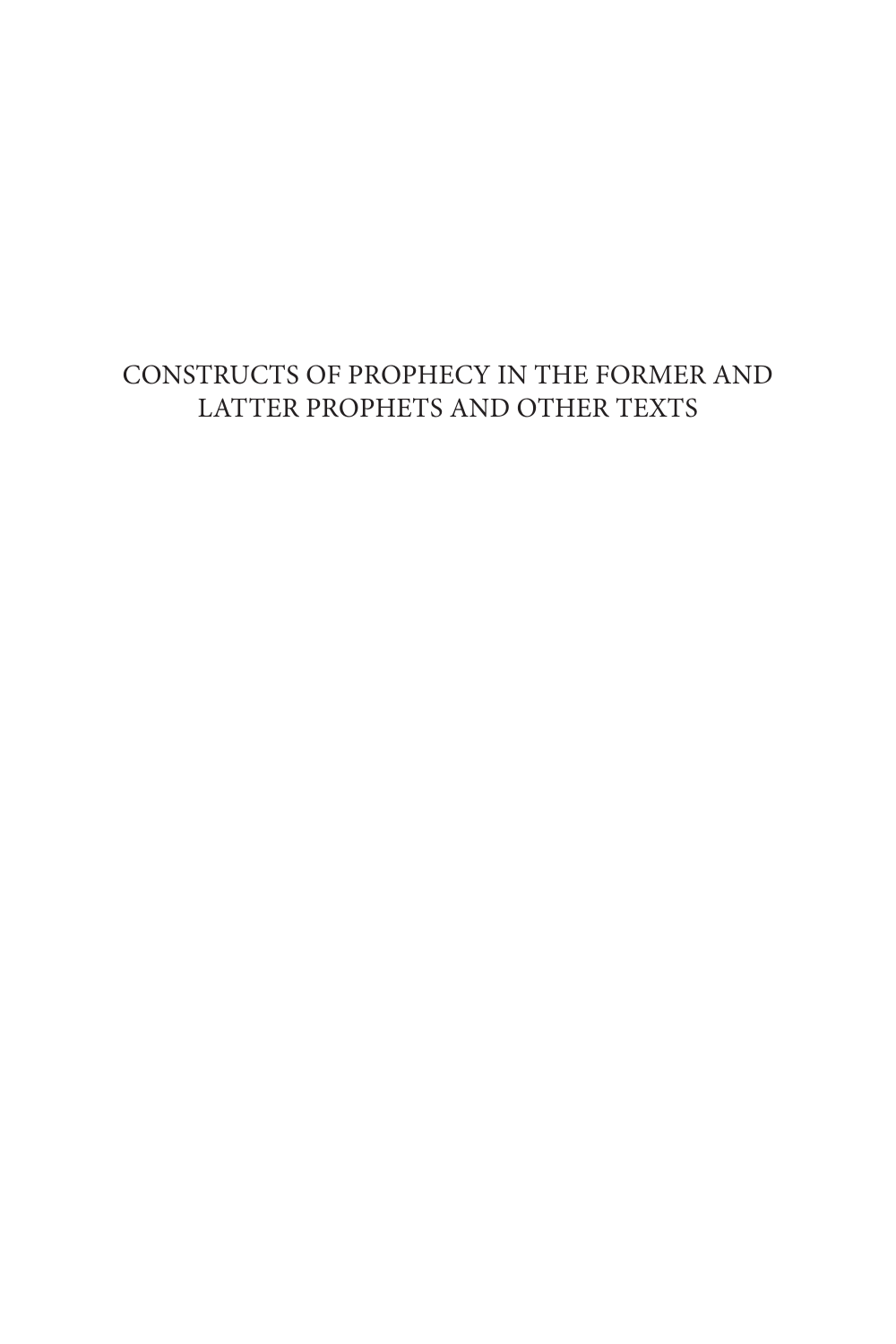SBL

# Society of Biblical Literature



Ancient Near East Monographs

**General Editors** Ehud Ben Zvi Roxana Flammini

**Editorial Board**

Michael H. Floyd Jose Galan Erhard S. Gerstenberger Steven W. Holloway Alan Lenzi Santiago Rostom Maderna Martti Nissinen Graciela Gestoso Singer Juan Manuel Tebes

Number 4 CONSTRUCTS OF PROPHECY IN THE FORMER AND LATTER PROPHETS AND OTHER TEXTS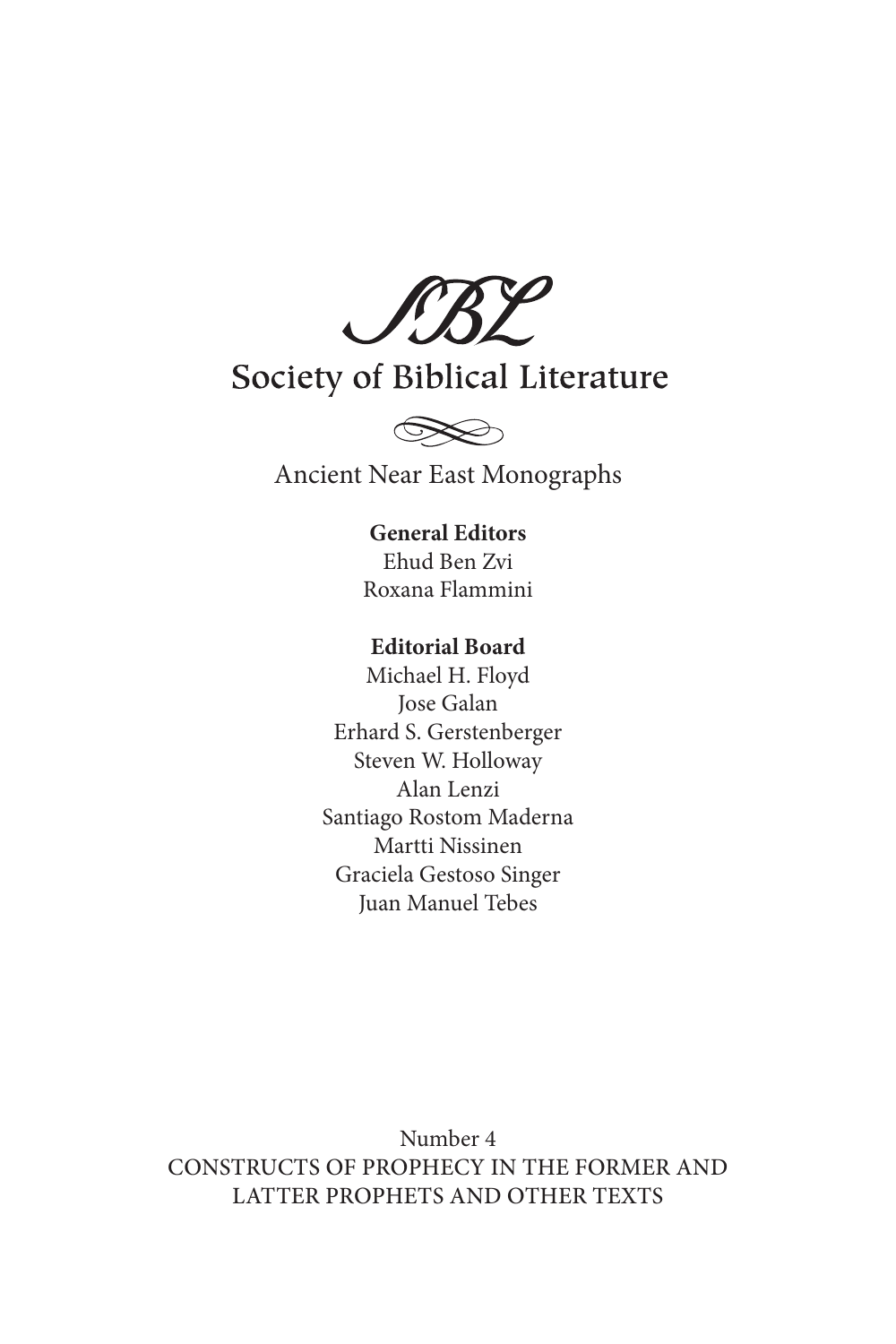# CONSTRUCTS OF PROPHECY IN THE FORMER AND LATTER PROPHETS AND OTHER TEXTS

Edited by Lester L. Grabbe Martti Nissinen

Society of Biblical Literature Atlanta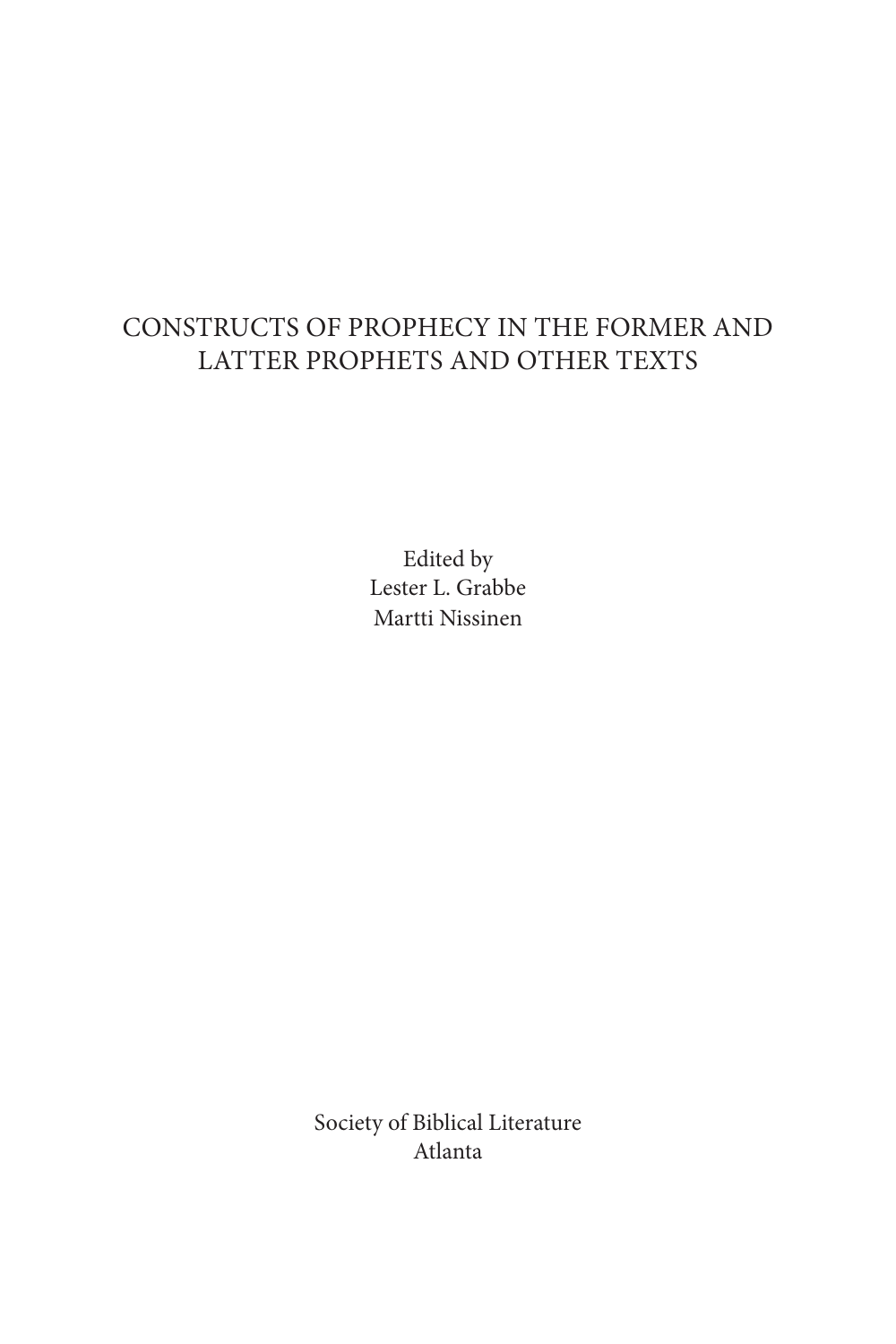Copyright © 2011 by the Society of Biblical Literature

All rights reserved. No part of this work may be reproduced or published in print form except with permission from the publisher. Individuals are free to copy, distribute, and transmit the work in whole or in part by electronic means or by means of any information or retrieval system under the following conditions: (1) they must include with the work notice of ownership of the copyright by the Society of Biblical Literature; (2) they may not use the work for commercial purposes; and (3) they may not alter, transform, or build upon the work. Requests for permission should be addressed in writing to the Rights and Permissions Office, Society of Biblical Literature, 825 Houston Mill Road, Atlanta, GA 30329, USA.

# **Library of Congress Cataloging-in-Publication Data**

Constructs of prophecy in the former and latter prophets and other texts / edited by Lester L. Grabbe and Martti Nissinen.

 p. cm. — (Society of Biblical Literature ancient Near East monographs ; v. 4) Proceedings of meetings of the Prophetic Texts and Their Ancient Contexts Group of the Society of Biblical Literature held in 2007 in Washington, D.C. and in 2008 in Boston, Mass.

Includes bibliographical references (p. ) and indexes.

 ISBN 978-1-58983-600-6 (paper binding : alk. paper)— ISBN 978-1-58983-599-3 (electronic format)

 1. Bible. O.T.—Prophecies—Congresses. 2. Bible. O.T.--Criticism, interpretation, etc.— Congresses. 3. Bible. O.T. Prophets—Criticism, interpretation, etc.—Congresses. I. Grabbe, Lester L. II. Nissinen, Martti. III. Society of Biblical Literature. Prophetic Texts and Their Ancient Contexts Group.

 BS1198.C66 2011 224'.066—dc23

2011031964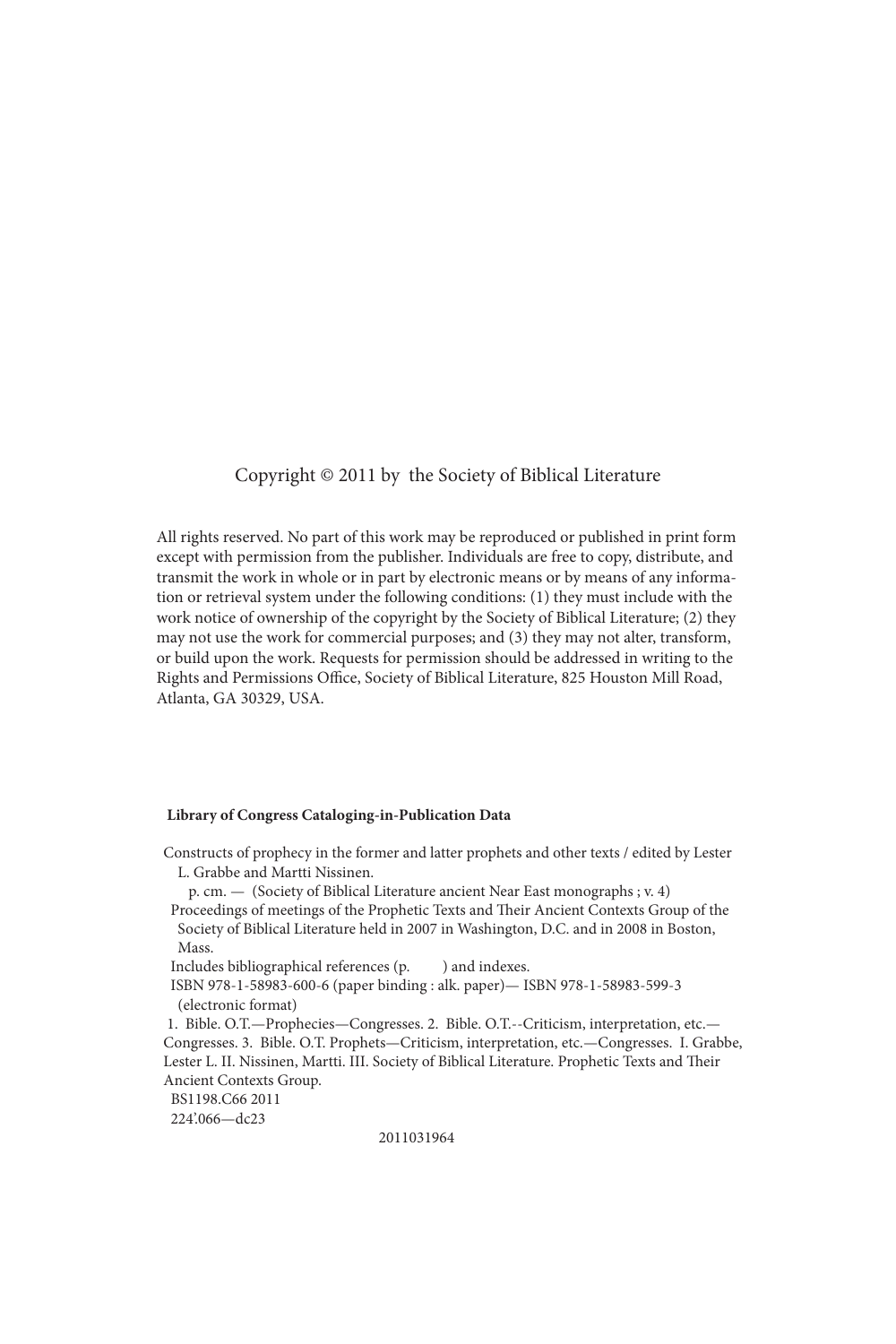# Dedicated to

# EHUD BEN ZVI

# Founder of the Prophetic Texts and Their Ancient Contexts Society of Biblical Literature Group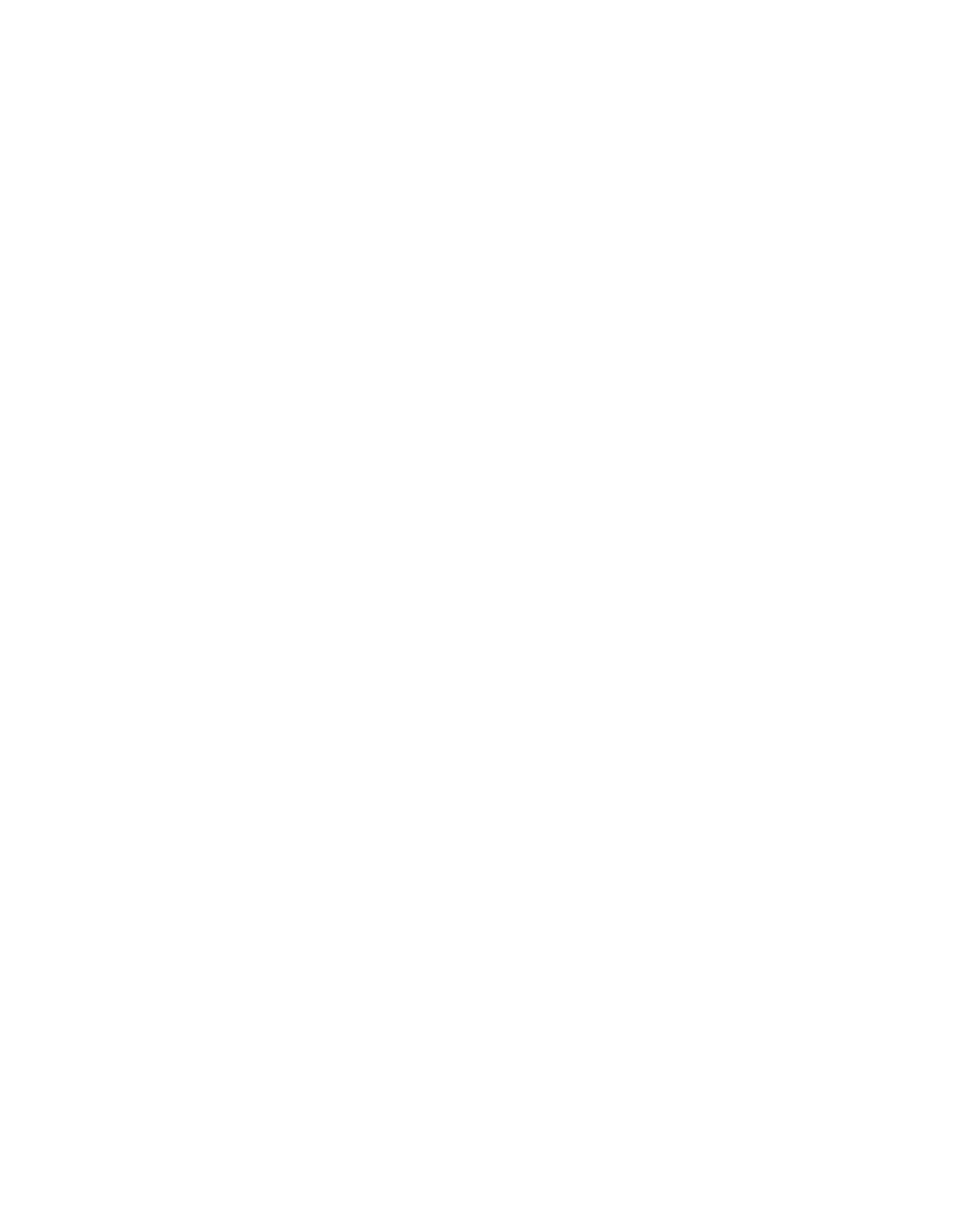# *CONTENTS*

| Introduction                                                                    |  |
|---------------------------------------------------------------------------------|--|
|                                                                                 |  |
| Constructs of Prophets and Prophecy in the Book of Chronicles                   |  |
|                                                                                 |  |
|                                                                                 |  |
| Some Precedents for the Religion of the Book: Josiah's Book and Ancient         |  |
| Revelatory Literature                                                           |  |
|                                                                                 |  |
|                                                                                 |  |
| The Weberian Construct of Prophecy and Womanist and Feminist                    |  |
| Recuperative Criticism                                                          |  |
|                                                                                 |  |
|                                                                                 |  |
| 1 Samuel 1-8 The Prophet as Agent Povocateur                                    |  |
|                                                                                 |  |
| Daniel: Sage, Seer and Prophet?                                                 |  |
|                                                                                 |  |
|                                                                                 |  |
| Cult of Personality The Eclipse of Pre-exilic Judahite Cultic Structures in the |  |
| <b>Book of Jeremiah</b>                                                         |  |
|                                                                                 |  |
|                                                                                 |  |
| Zephaniah How this Book Became Prophecy                                         |  |
|                                                                                 |  |
|                                                                                 |  |
| The Shape of Things to Come Redaction and the Early Second Temple               |  |
| Period Prophetic Tradition                                                      |  |
|                                                                                 |  |
| Israel and the Nations in the Later Latter Prophets                             |  |
|                                                                                 |  |
|                                                                                 |  |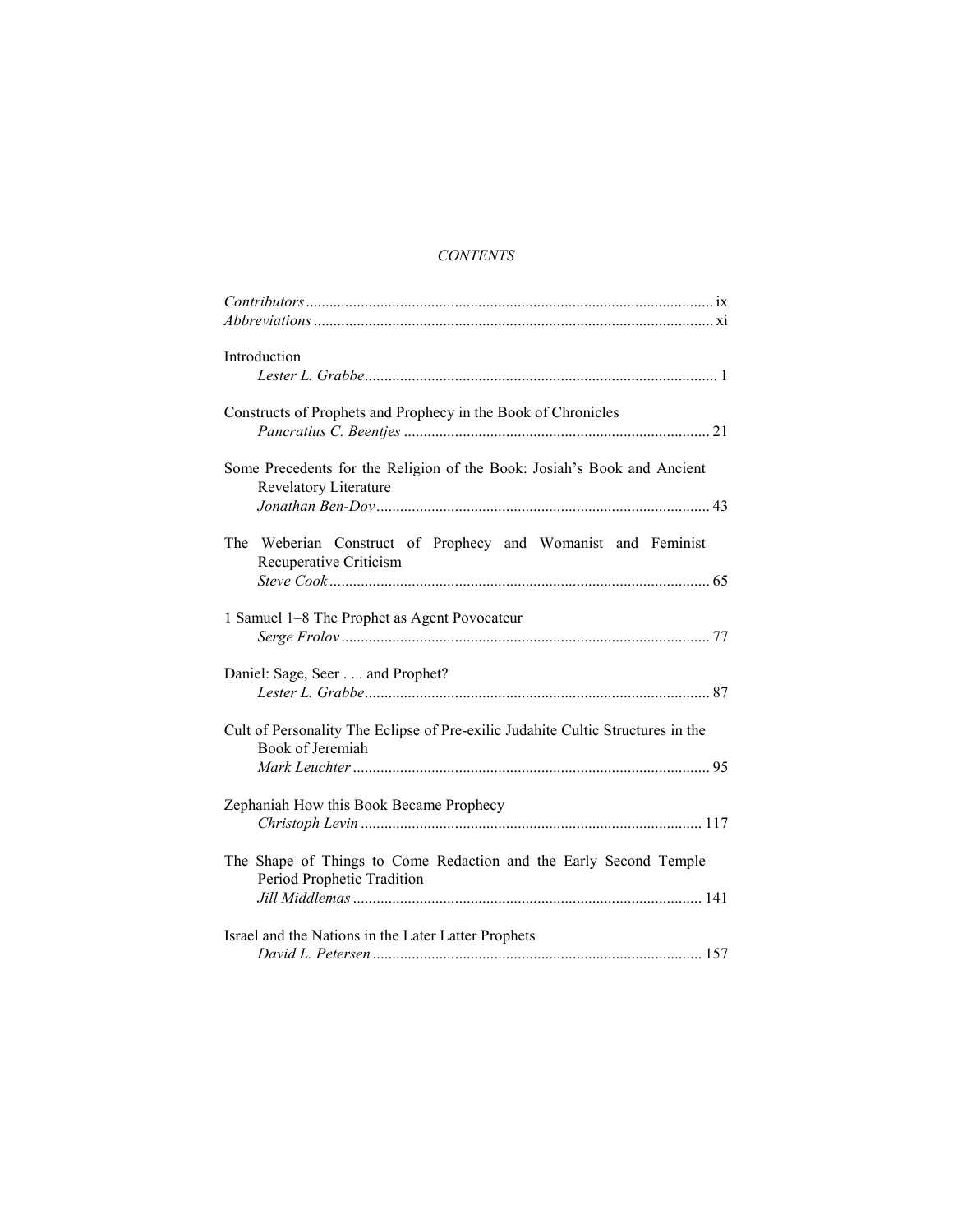# viii *Contents*

| Samuel's Institutional Identity in the Deuteronomistic History |  |
|----------------------------------------------------------------|--|
| Ezekiel: A Compromised Prophet in Reduced Circumstances        |  |
|                                                                |  |
| The Qur'anic David                                             |  |
|                                                                |  |
|                                                                |  |
|                                                                |  |
|                                                                |  |
|                                                                |  |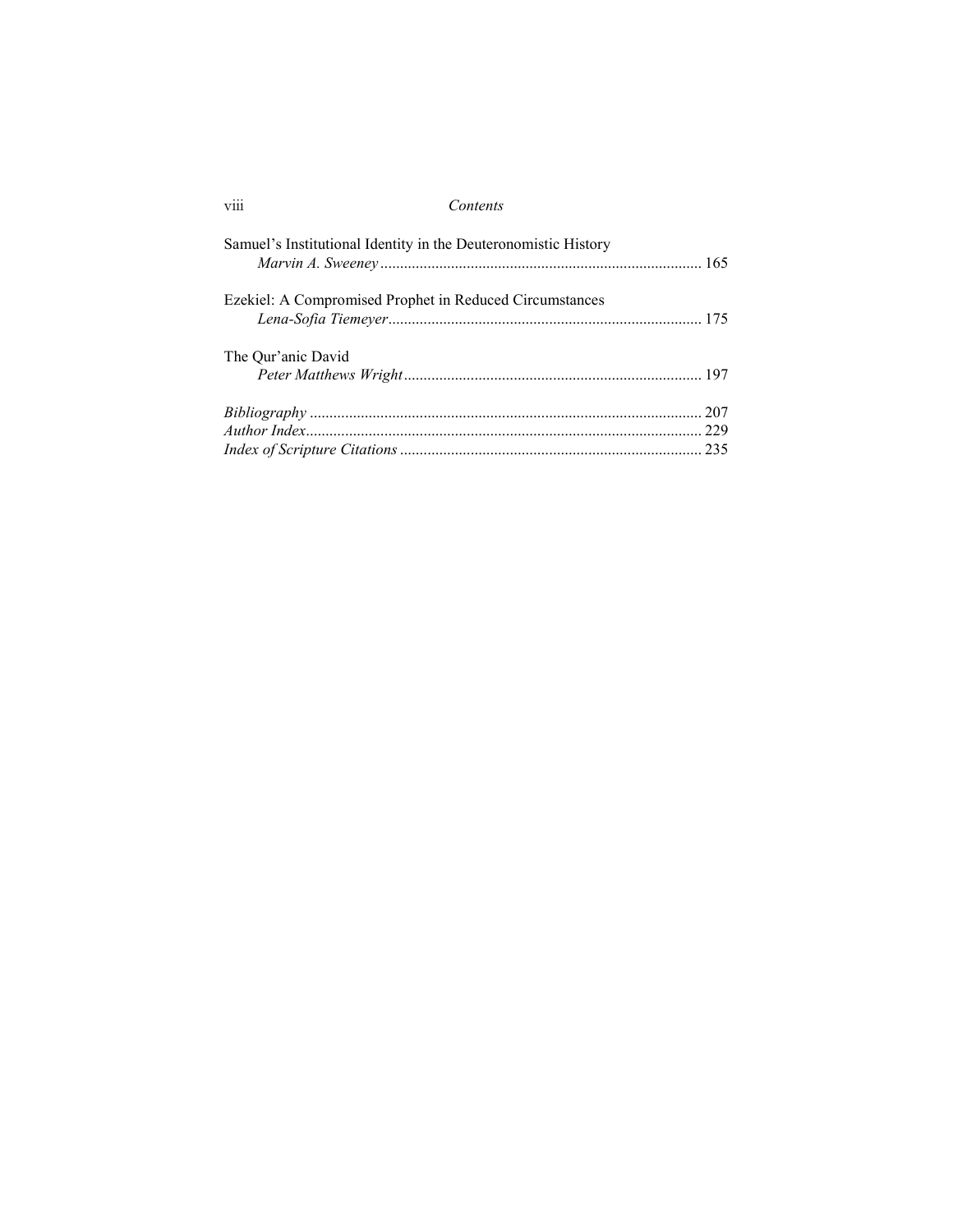# *CONTRIBUTORS*

- **Pancratius Beentjes** is Professor Emeritus of Old Testament and Hebrew in the Faculty of Catholic Theology, Tilburg University.
- **Jonathan Ben-Dov** is Senior Lecturer in the Department of Bible, Haifa University.
- **Steve Cook** is an Adjunct Faculty Member of Louisville Presbyterian Theological Seminary.
- **Serge Frolov** is Associate Professor and Nate and Ann Levine Endowed Chair in Jewish Studies at Southern Methodist University.
- **Lester L. Grabbe** is Professor of Hebrew Bible and Early Judaism at the University of Hull.
- **Mark Leuchter** is Director of Jewish Studies at Temple University in Philadelphia.
- **Christoph Levin** is Professor of Old Testament at the Ludwig-Maximilians-Universität, Munich.
- **Jill Middlemas** is Research Associate at the Theology Faculty, University of Zürich.
- **Martti Nissinen** is Professor of Old Testament Studies at the University of Helsinki.
- **David L. Petersen** is the Franklin Nutting Parker Professor of Old Testament in the Candler School of Theology at Emory University.
- **Marvin A. Sweeney** is Professor of Hebrew Bible, Claremont School of Theology, and Professor of Religion, Claremont Graduate University.
- **Lena-Sofia Tiemeyer** is Lecturer in Old Testament/Hebrew Bible at the University of Aberdeen.
- **Peter Matthews Wright** is Assistant Professor, Department of Religion, Colorado College, Colorado Springs.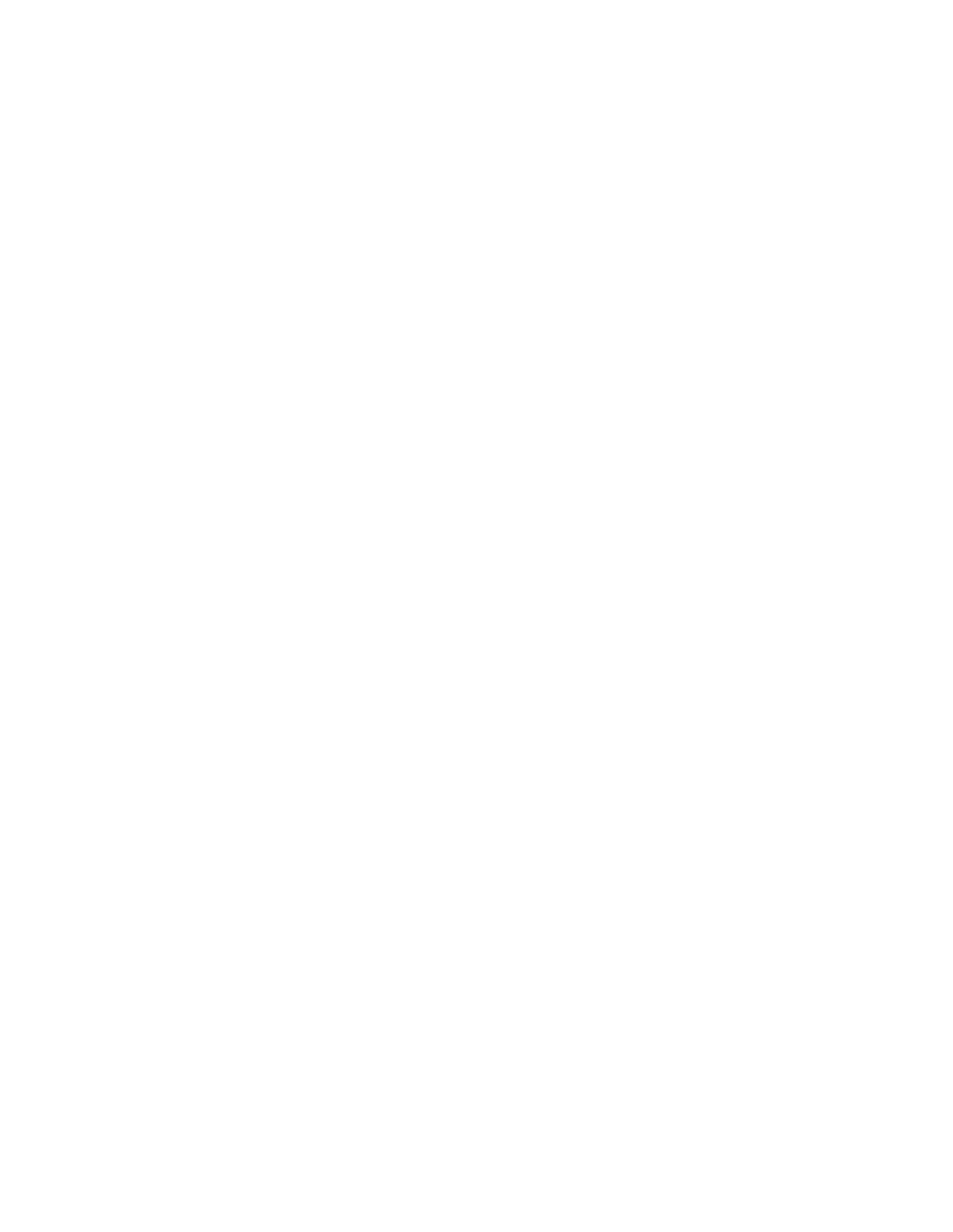# *ABBREVIATIONS*

| AASF              | Annales Academiae Scientiarum Fennicae             |
|-------------------|----------------------------------------------------|
| <b>AASOR</b>      | Annual of the American Schools of Oriental         |
|                   | Research                                           |
| AB                | Anchor Bible                                       |
| <b>ABD</b>        | David Noel Freedman (ed.), Anchor Bible Dictionary |
|                   | (6 vols.; Garden City, NY: Doubleday, 1992)        |
| <b>ADPV</b>       | Abhandlungen des Deutschen Palästina-Vereins       |
| A f O             | Archiv für Orientforschung                         |
| <b>AGAJU</b>      | Arbeiten zur Geschichte des antiken Judentums und  |
|                   | des Urchristentums                                 |
| <b>ALGHJ</b>      | Arbeiten zur Literatur und Geschichte des          |
|                   | hellenistischen Judentums                          |
| AnBib             | Analecta biblica                                   |
| ANET              | James B. Pritchard, Ancient Near Eastern Texts     |
|                   | Relating to the Old Testament (3rd ed. with        |
|                   | Supplement; Princeton: Princeton University Press, |
|                   | 1969)                                              |
| <b>AOAT</b>       | Alter Orient und Altes Testament                   |
| <b>ASOR</b>       | American Schools of Oriental Research              |
| ASR               | American Sociological Review                       |
| <b>ATD</b>        | Das Alte Testament Deutsch                         |
| BA                | <b>Biblical Archeologist</b>                       |
| <b>BAR</b>        | <b>Biblical Archaeology Review</b>                 |
| <b>BASOR</b>      | Bulletin of the American Schools of Oriental       |
|                   | Research                                           |
| BBB               | Bonner biblische Beiträge                          |
| <b>BBR</b>        | <b>Bulletin for Biblical Research</b>              |
| <b>BCE</b>        | Before the Common Era $(= BC)$                     |
| <b>BEATAJ</b>     | Beiträge zur Erforschung des Alten Testaments und  |
|                   | des antiken Judentums                              |
| <b>BETL</b>       | Bibliotheca Ephemeridum Theologicarum              |
|                   | Lovaniensium                                       |
| BHS               | Biblia Hebraica Stuttgartensia                     |
| $B_{.}$ <i>RL</i> | Bulletin of the John Rylands Library               |
| Bib               | <b>Biblica</b>                                     |
| BibOr             | Biblica et orientalia                              |
| BN                | <b>Biblische Notizen</b>                           |
| BO                | <b>Bibliotheca Orientalis</b>                      |
|                   |                                                    |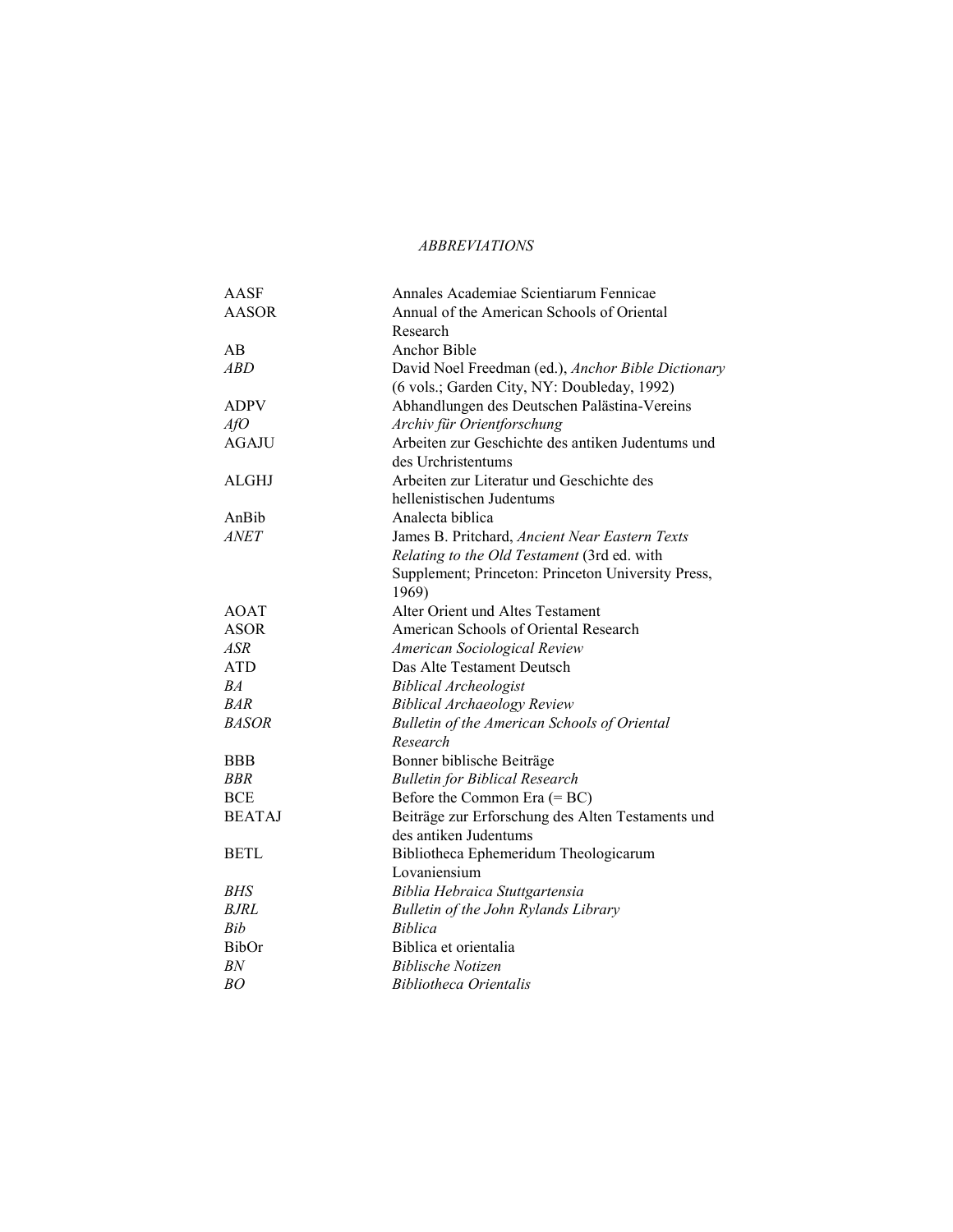xii *Abbreviations*

| <b>BWANT</b>  | Beiträge zur Wissenschaft vom Alten und Neuen     |
|---------------|---------------------------------------------------|
|               | Testament                                         |
| BZ.           | Biblische Zeitschrift                             |
| <b>BZAW</b>   | Beihefte zur ZAW                                  |
| <b>CBC</b>    | Century Bible Commentary                          |
| <b>CBET</b>   | Contributions to Biblical Exegesis and Theology   |
| CBQ           | Catholic Biblical Quarterly                       |
| <b>CBQMS</b>  | Catholic Biblical Quarterly Monograph Series      |
| ConBOT        | Conjectanea biblica, Old Testament                |
| <b>CRAIBL</b> | Comptes rendus de l'Academie des inscriptions et  |
|               | belles-lettres                                    |
| CR: BS        | Currents in Research: Biblical Studies            |
| CT            | Cuneiform Texts in the Collections of the British |
|               | Museum                                            |
| DtrH          | Deuteronomistic History                           |
| EncJud        | Encyclopedia Judaica                              |
| EsIr          | Eretz-Israel                                      |
| <b>ESHM</b>   | European Seminar in Historical Methodology        |
| ET            | English translation                               |
| <b>ETL</b>    | Ephemeridae Theologicae Lovaniensis               |
| EvT           | Evangelische Theologie                            |
| FAT           | Forschungen zum Alten Testament                   |
| <b>FOTL</b>   | Forms of Old Testament Literature                 |
| <b>FRLANT</b> | Forschungen zur Religion und Literatur des Alten  |
|               | und Neuen Testaments                              |
| <b>HAR</b>    | Hebrew Annual Review                              |
| <b>HAT</b>    | Handbuch zum Alten Testament                      |
| <b>HBM</b>    | Hebrew Bible Monographs                           |
| <b>HK</b>     | Handkommentar zum Alten Testament                 |
| <b>HSM</b>    | Harvard Semitic Monographs                        |
| <b>HSS</b>    | <b>Harvard Semitic Studies</b>                    |
| <b>HTR</b>    | Harvard Theological Review                        |
| <b>HUCA</b>   | Hebrew Union College Annual                       |
| ICC           | <b>International Critical Commentary</b>          |
| IEJ           | <b>Israel Exploration Journal</b>                 |
| <b>JAAR</b>   | Journal of the American Academy of Religion       |
| <b>JANES</b>  | Journal of the Ancient Near Eastern Society of    |
|               | Columbia University                               |
| <i>JAOS</i>   | Journal of the American Oriental Society          |
| JBL           | Journal of Biblical Literature                    |
| <b>JCS</b>    | Journal of Cuneiform Studies                      |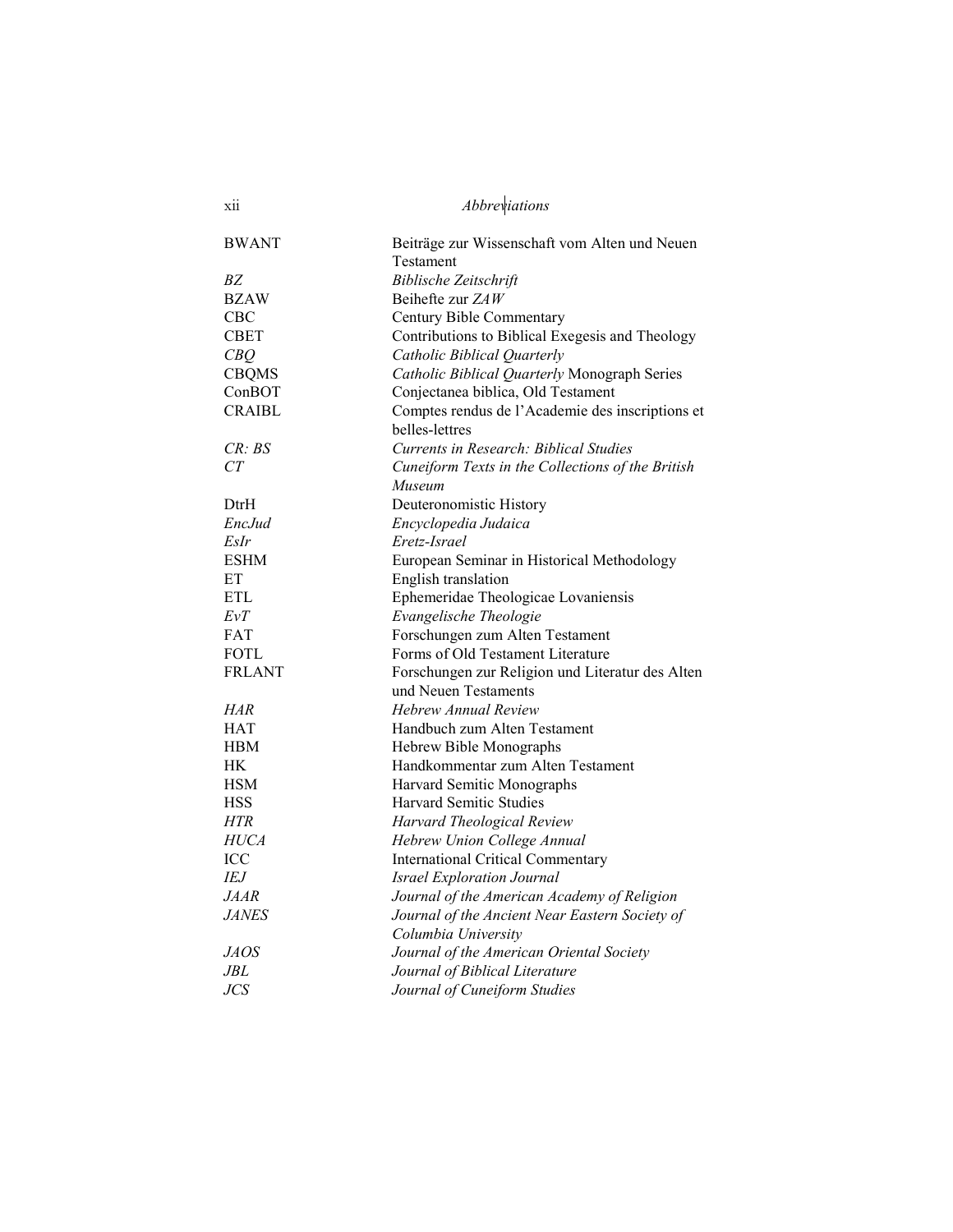*Abbreviations* xiii

| JEA            | Journal of Egyptian Archaeology                     |
|----------------|-----------------------------------------------------|
| <b>JETS</b>    | Journal of the Evangelical Theological Society      |
| IJЅ            | Journal of Jewish Studies                           |
| <b>JPSTC</b>   | Jewish Publication Society Torah Commentary         |
| <b>JQR</b>     | Jewish Quarterly Review                             |
| <b>JNES</b>    | Journal of Near Eastern Studies                     |
| <b>JNSL</b>    | Journal of Northwest Semitic Languages              |
| <i>JSOT</i>    | Journal for the Study of the Old Testament          |
| <b>JSOTSup</b> | Supplements to Journal for the Study of the Old     |
|                | <b>Testament</b>                                    |
| <b>JSPSup</b>  | Supplements to Journal for the Study of             |
|                | Pseudepigrapha                                      |
| <b>JSRC</b>    | Jerusalem Studies in Religion and Culture           |
| <b>JSS</b>     | Journal of Semitic Studies                          |
| <b>JTS</b>     | Journal of Theological Studies                      |
| <b>KAT</b>     | Kommentar zum Alten Testament                       |
| <b>KHC</b>     | Kurzer Hand-Commentar zum Alten Testament           |
| <b>LHBOTS</b>  | Library of Hebrew Bible/Old Testament Studies       |
| LAS            | Simo Parpola, Letters from Assyrian Scholars to the |
|                | Kings Esarhaddon and Assurbanipal, 2 vols; AOAT     |
|                | $5/1 - 2$ , 1970-1983.                              |
| LS             | Louvain Studies                                     |
| <b>LXX</b>     | Septuagint version of the Old Testament             |
| MT             | Masoretic text                                      |
| <b>NABU</b>    | Nouvelles assyriologiques brèves et utilitaires     |
| <b>NCB</b>     | New Century Bible                                   |
| <b>NEB</b>     | Neue Echter Bibel                                   |
| <b>NICOT</b>   | New International Commentary of the Old Testament   |
| <b>NJPS</b>    | The New Jewish Publication Society Jewish Study     |
|                | <i>Bible</i>                                        |
| OBO            | Orbis biblicus et orientalis                        |
| OBT            | Overtures to Biblical Theology                      |
| Or             | Orientalia                                          |
| <b>OTL</b>     | Old Testament Library                               |
| <b>OTS</b>     | Oudtestamentische Studiën                           |
| <b>PEO</b>     |                                                     |
| RB             | Palestine Exploration Quarterly                     |
| R&T            | Revue Biblique                                      |
| <b>SAA</b>     | Religion & Theology                                 |
|                | State Archives of Assyria                           |
| SAAS           | <b>State Archives of Assyria Studies</b>            |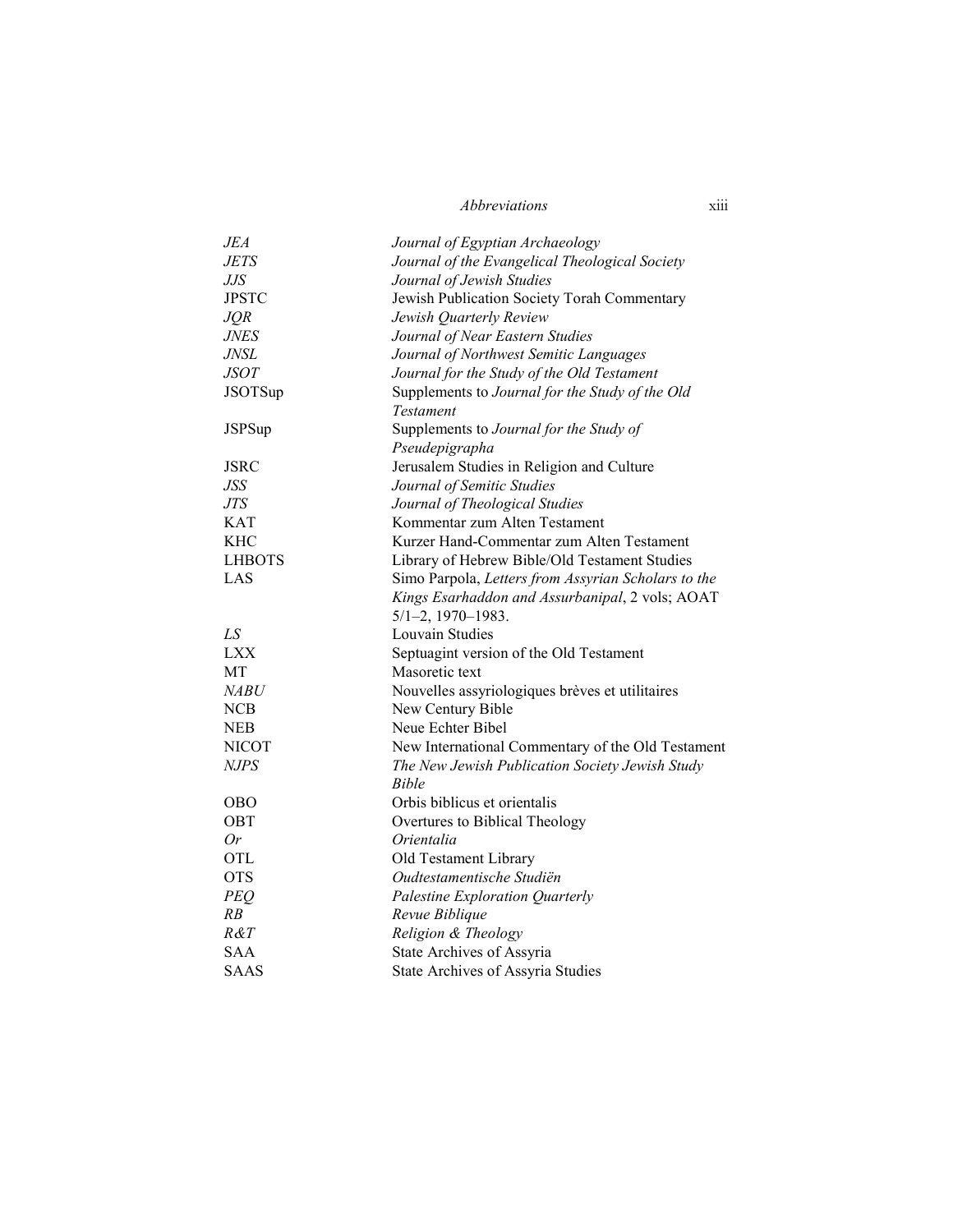xiv *Abbreviations*

| <b>SANE</b>   | Studies on the Ancient Near East                  |
|---------------|---------------------------------------------------|
| SBL           | Society of Biblical Literature                    |
| <b>SBLBMI</b> | SBL Bible and its Modern Interpreters             |
| <b>SBLDS</b>  | <b>SBL Dissertation Series</b>                    |
| <b>SBLMS</b>  | <b>SBL Monograph Series</b>                       |
| <b>SBLSBL</b> | <b>SBL Studies in Biblical Literature</b>         |
| <b>SBLSBS</b> | SBL Sources for Biblical Study                    |
| <b>SBLSCS</b> | SBL Septuagint and Cognate Studies                |
| SBLSymS       | <b>SBL Symposium Series</b>                       |
| <b>SBLWAW</b> | SBL Writings from the Ancient World               |
| SBS           | Stuttgarter Bibelstudien                          |
| <b>SBT</b>    | <b>Studies in Biblical Theology</b>               |
| SEL           | Studi epigrafici e linguistici                    |
| <b>SHANE</b>  | Studies in the History of the Ancient Near East   |
| <b>SHCANE</b> | Studies in the History and Culture of the Ancient |
|               | Near East                                         |
| SHR           | Studies in the History of Religions               |
| <b>SJOT</b>   | Scandinavian Journal of the Old Testament         |
| <b>SSN</b>    | Studia Semitica Neerlandica                       |
| <b>SWBA</b>   | Social World of Biblical Antiquity                |
| TA            | Tel Aviv                                          |
| <b>THAT</b>   | Theologisches Handwörterbuch zum Alten Testament  |
|               | (2 vols.; ed. Ernst Jenni and Claus Westermann;   |
|               | Munich: Kaiser, 1967)                             |
| <b>ThTo</b>   | Theology Today                                    |
| TRE           | Theologische Realenzyklopädie                     |
| <b>TRu</b>    | Theologische Rundshau                             |
| <b>TynBul</b> | Tyndale Bulletin                                  |
| TZ            | Theologische Zeitschrift                          |
| $U\!F$        | Ugarit-Forschungen                                |
| VT            | Vetus Testamentum                                 |
| VTSup         | Supplements to Vetus Testamentum                  |
| <b>WBC</b>    | Word Bible Commentary                             |
| <b>WMANT</b>  | Wissenschaftliche Monographien zum Alten und      |
|               | Neuen Testament                                   |
| ZA            | Zeitschrift für Assyrologie und vorderasiatische  |
|               | Archäeologie                                      |
| ZABR          | Zeitschrift für altorientalische und biblische    |
|               | Rechtsgeschichte                                  |
| <i>ZAH</i>    | Zeitschrift für Althebräistik                     |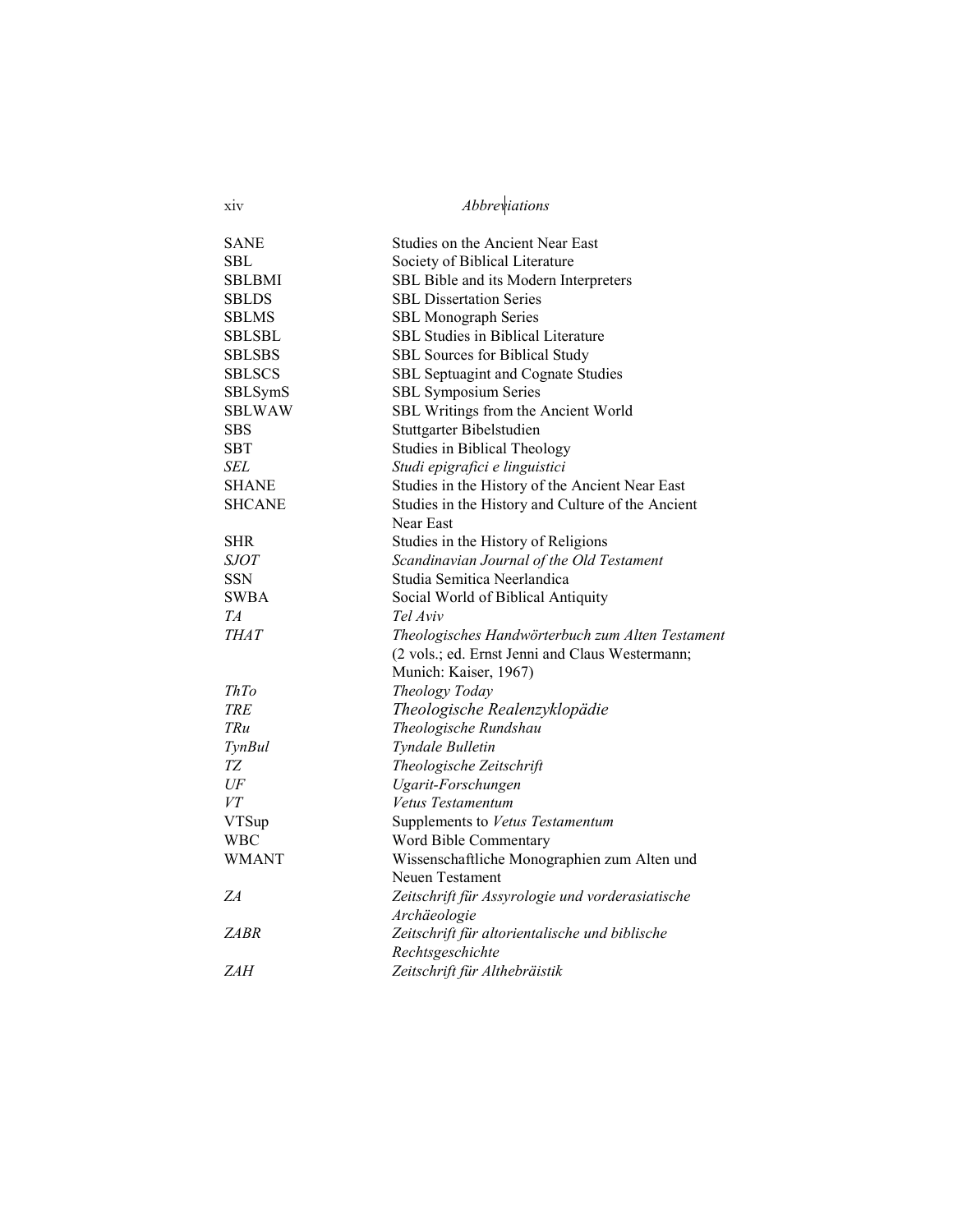*Abbreviations* xv

| ZAR         | Zeitschrift für altorientalische und biblische    |
|-------------|---------------------------------------------------|
|             | Rechtsgeschichte                                  |
| ZAW         | Zeitschrift für die attestamentliche Wissenschaft |
| <i>ZDPV</i> | Zeitschrift des Deutschen Palästina-Vereins       |
| ZTK         | Zeitschrift für Theologie und Kirche              |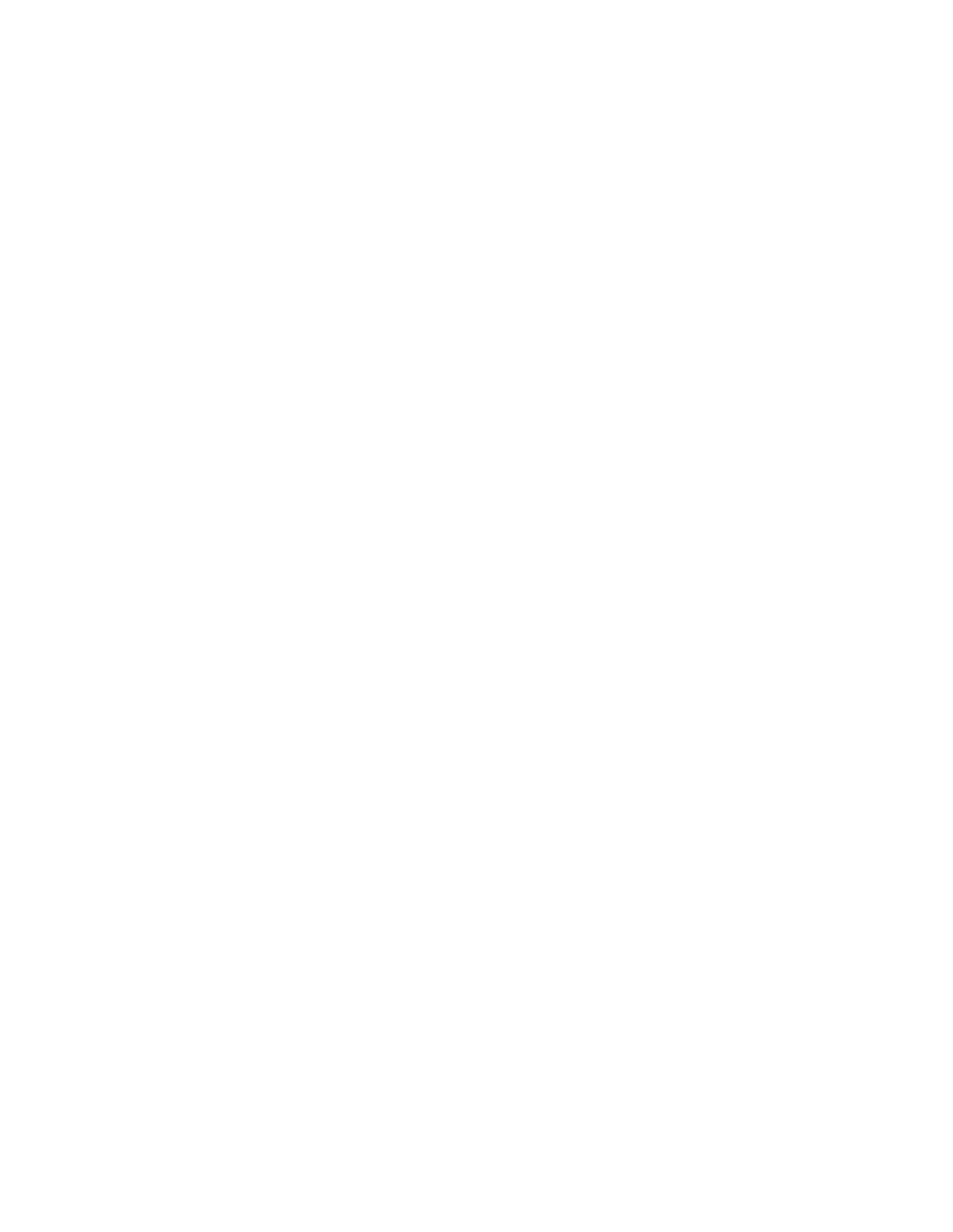## *INTRODUCTION*

#### Lester L. Grabbe

The Prophetic Texts and their Ancient Contexts Group (PTAC), one of the many groups within the Society of Biblical Literature, was founded by Ehud Ben Zvi in 1998. He chaired the steering committee and was the driving force behind PTAC for almost a decade, until he relinquished the chair at the end of 2006, as required by regulations. Since January 1, 2007, Martti Nissinen and Lester Grabbe have served as co-chairs of PTAC, though Ehud Ben Zvi continues on the steering committee and is also available to offer advice from his experience. In tribute to his vision and work we have dedicated this volume to the PTAC founder, Ehud Ben Zvi.

The contents of the present volume come from the PTAC meetings in Washington, D.C. in 2007 ("Constructs of Prophecy in the Former Prophets and Daniel") and in Boston in 2008 ("Constructs of Prophecy in the Latter Prophets"). As indicated by the overall theme of each session, the emphasis was on the "constructs of prophecy" as found in both the Former and Latter Prophets, but more controversially, the question of prophecy in some other literature (such as Chronicles and the Quran) is also addressed. There is a good reason for broadening the scope of the volume in this way.

When the steering committee chose the themes of the Former and the Latter Prophets for two separate sessions, the main reason was to see how different sections of the Bible may have differed in how prophecy was constructed. But it was recognized that the different types of biblical literature and the different approaches to them were not exhausted by drawing on these two main prophetic sections of the biblical text. Hence, essays on Daniel, Chronicles, and the Qur'an were also accepted for the volume to give this additional perspective.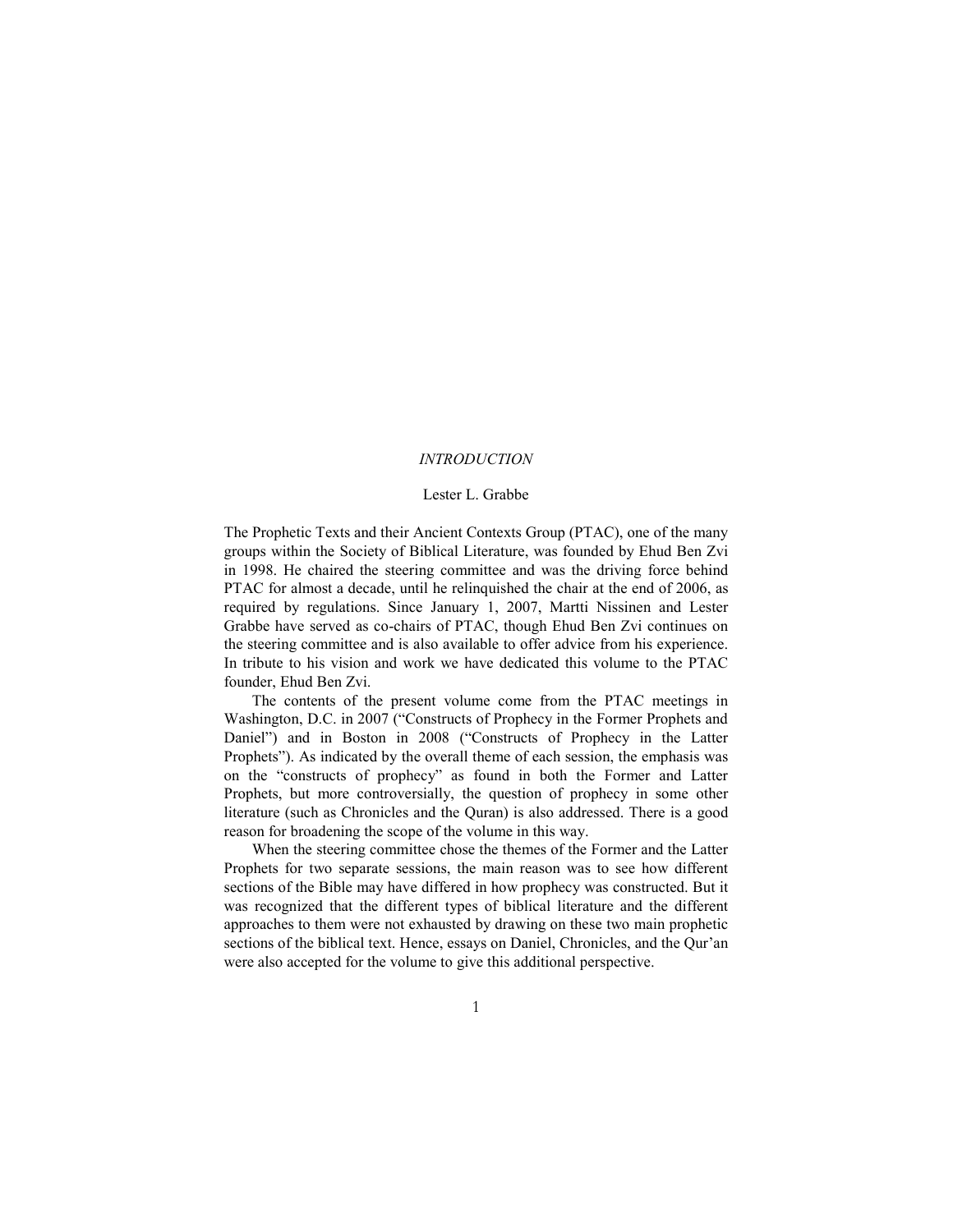# 2 *Introduction*

By "constructs of prophecy" is meant potentially two separate issues. There is the way that the various biblical books construct prophecy, and there is the way in which modern scholars go about constructing prophecy in ancient Israel. Both approaches are valid and important, and both are addressed by the various essays in this volume. This leads to a number of themes cutting through the essays, which are spelled out later in this Introduction. Each contributor was given scope to develop his or her essay as seemed best to the author. This means that there are a variety of methods and a variety of approaches, a plurality that demonstrates the earnest quest for understanding that still goes on in a field so frequently plowed over the past decades.

The rest of this Introduction will be devoted to the papers offered on those two occasions. The first part gives a summary of the individual articles. Part two integrates the articles by addressing common themes and also some of the main points arising from the individual studies.

The reader may wonder why the volume lacks a contribution by one of the editors, Martti Nissinen. The reason for this is that his essay on the very topic of the volume will appear in another context.<sup>1</sup>

#### *SUMMARY OF PAPERS*

In one of the essays on prophecy outside the Former and Latter Prophets **Pancratius Beentjes** examines "Constructs of Prophets and Prophecy in the Book of Chronicles." Because of differences from the books of Samuel and Kings and the small number of addresses adopted from those books, it appears that the Chronicler had a particular view of prophets and prophecy. The "classical prophets" are presented in a completely different way from other parts of the Hebrew Bible: seldom if ever are the classical prophets central characters and many prophets in the Chronicles not found elsewhere in the Bible (these are probably the Chronicler's invention, but it is suggested that here is the place to look for the Chronicler's own theological conventions and accents). There is a distinction between speakers with a prophetic title and those introduced by "possession formulae" but not title. The former normally speaks to the king; the latter, to the people. The former gives the interpretation of events; the latter, inspired interpretation of authoritative texts. The Chronicler's view should be apparent in prophetic passages with no parallel elsewhere in the Hebrew Bible, as follows: 2 Chr 12:5–8 introduces the theme of abandoning the Torah and also

<sup>&</sup>lt;sup>1</sup> Martti Nissinen, "Prophecy as Construct: Ancient and Modern," forthcoming in "*Thus Speaks Ishtar of Arbela": Prophecy in Israel, Assyria and Egypt in the Neo-Assyrian Period* (ed. Robert P. Gordon and Hans M. Barstad; Winona Lake, Ind.: Eisenbrauns, 2012).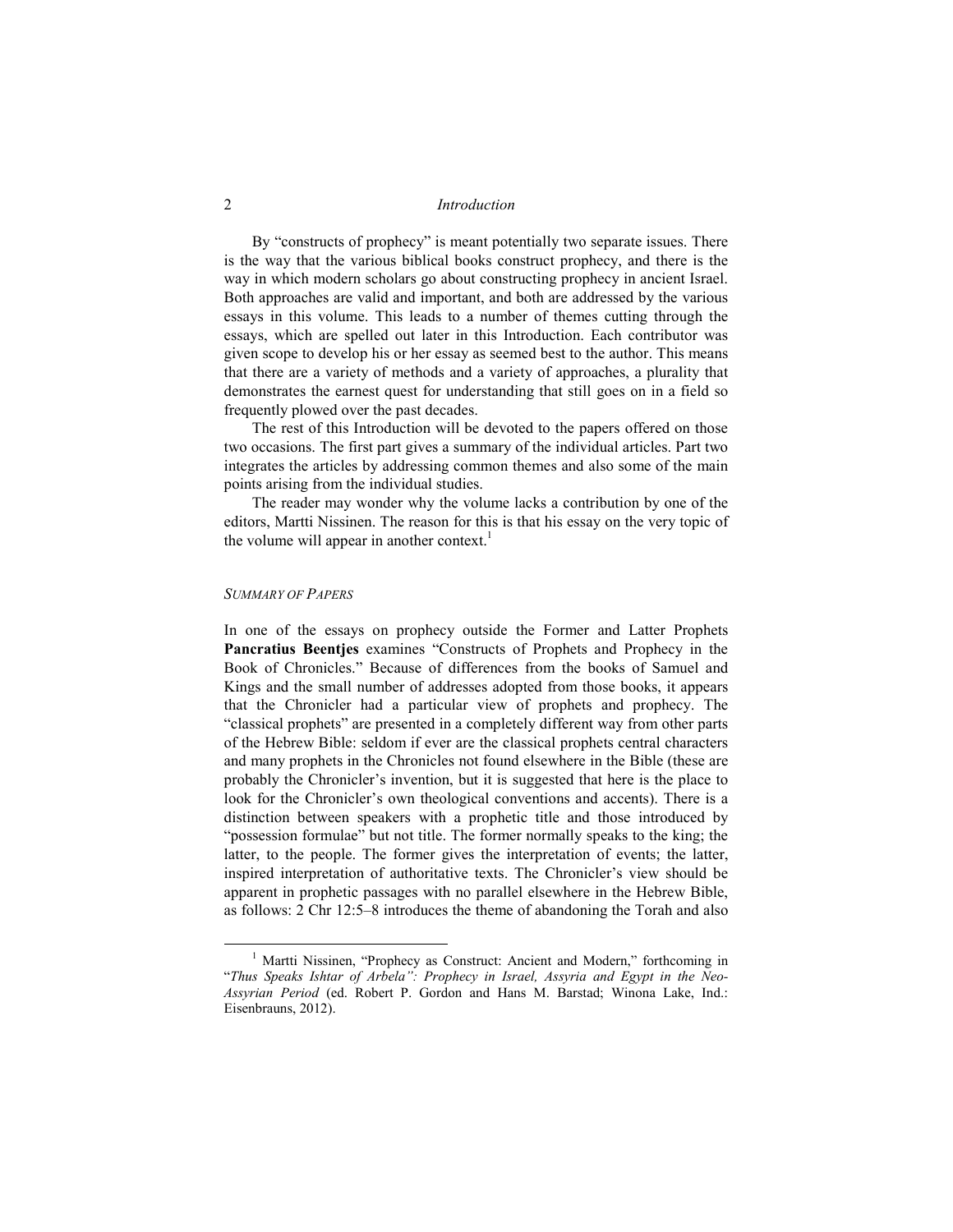uses the words "treachery" (מעל) and "humble themselves" (juzy). Second Chronicles 15:1–7 employs the "possession formula" to show the divine authority of the prophet. A mosaic of prophetic texts is placed in Azariah's mouth. The notions of "seeking" YHWH and "being found" occur, though also "forsaking" YHWH. Azariah (as the Chronicler's spokesman) makes a number of statements from the Latter Prophets but almost entirely without verbal quotation. In 2 Chr 20:14–17 is a quotation from Exod 14:13–14 in which both display a similar narrative structure. In Chronicles the prophets are also characterized as keepers of the royal archives, with many references to prophets in connection with documents (2 Chr 9:29 uses "prophecy" with reference to a written document). Thus, the Chronicler does not use explicit quotes from the Former and Latter Prophets, refuses to make classical prophets central characters, and uses the verb "to prophesy" in a special way to refer to liturgical functions (1 Chr 25:1–3 should be read as having the verb rather than the noun).

In "Some Precedents for the Religion of the Book: Josiah's Book and Ancient Revelatory Literature," **Jonathan Ben-Dov** explores the mutual relationship between prophecy, law, and authoritative books. Moshe Weinfeld argued that Josiah initiated a new "religion of the book." Deuteronomy combines two key concepts of the later monotheistic religions: writtenness and revelation. The Josiah narrative uses the same building blocks that were later used to construct canonical awareness: the concepts of prophecy, law, and divine authority of the written word. Yet these concepts existed long before in the book culture of the ancient Near East. As argued in an earlier article, Josiah's reform takes place in two distinctive settings: the oracular process of the court that supported the king's religious reform and the legal-canonical setting in which Deuteronomy became part of the legal document that made up the Torah. The composition of the narrative of Josiah's reform has been much debated, but the assumption that a book find must be Deuteronomistic needs to be contested. In the original story the book was not Deuteronomy or the book of the law. The story in its original form intended to legitimate Josiah's religious reforms. It reaffirmed the divine instructions to the king by providing a cross check in another divinatory medium. A number of examples are known from the ancient Near East in which texts are used as oracular media. In the passage the book sometimes referred to as *sēper hattôrāh* and sometimes as *sēper habběrit*. The latter is used when specifically Deuteronomic concepts (e.g., the reading of the law; a centralized Passover) are referred to, but in the former the word *tôr* $\bar{a}h$ has the prophetic-divinatory meaning of "instruction, oracle" (a similar meaning to its Akkadian cognate *têrtum*). The finding of a text is exemplified in Second Plague Prayer of Mursili, in which two old tablets with religious messages were found. He tested their messages by means of oracular queries and then implemented their messages. The two different modes by which Assyrian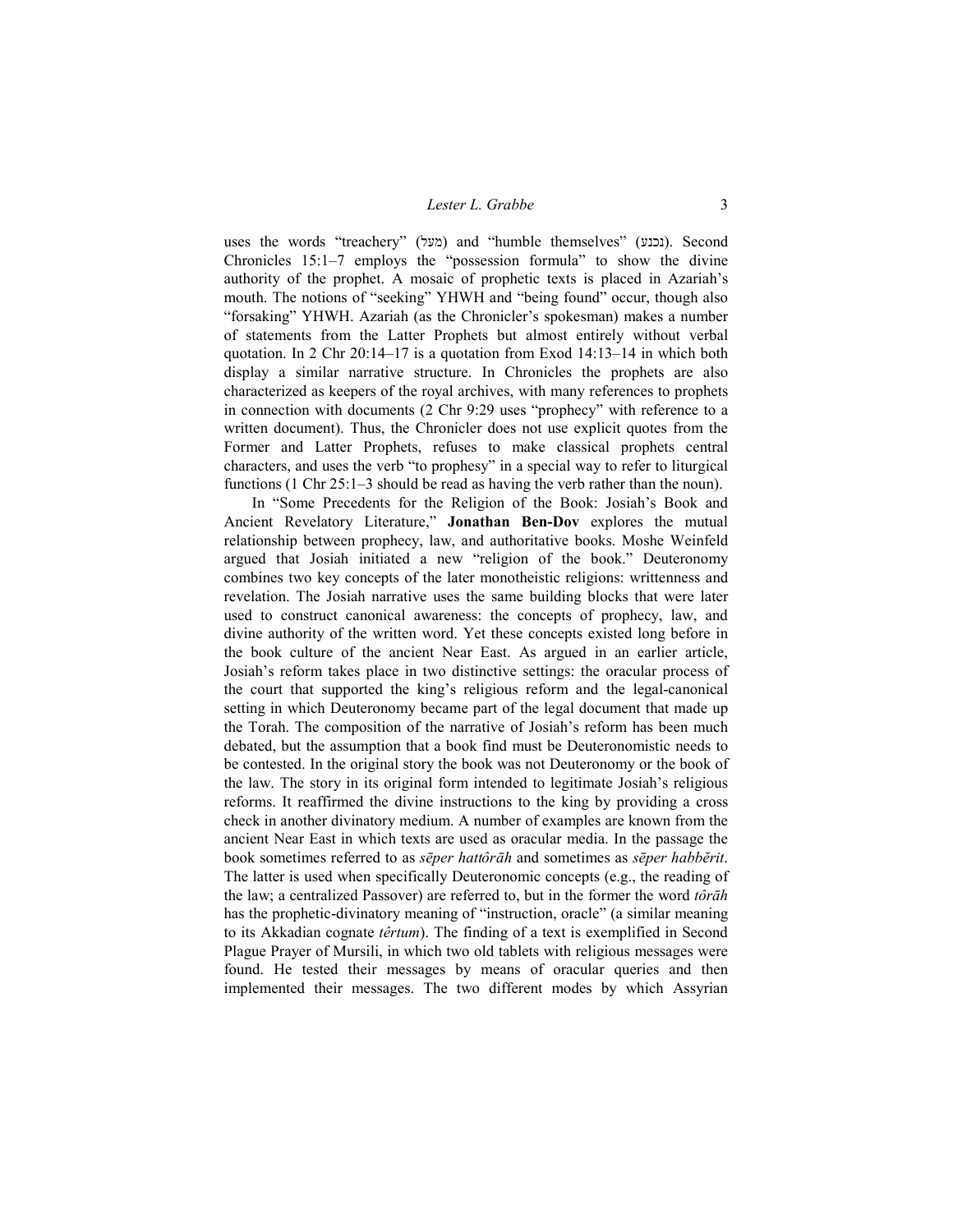# 4 *Introduction*

prophetic texts have come down to us are the short format for notes, reports, and the like to record oral utterances but not meant for preservation, and a more formal multi-column format for long term storage. It may be that Josiah's book was a short report (only short sections of Deuteronomy) in its original form but was later expanded to a more extensive and permanent form. Precedents for a "religion of the book" can be found in Ashurbanipal and Nabonidus, both of whom had the astrological series *Enūma Anu Enlil* copied onto ivory writing boards so that they could consult them (cf. Deut 17:18). This was revealed authoritative literature that occasioned reflection, devotion, and even kingly attention to be understood. It served as an early laboratory for developing a "religion of the book"; indeed, *Enūma Anu Enlil* was authored "by the mouth of (the god) Ea" and was transmitted to humanity through the sage Enmeduranki. To conclude, reflection on the concepts of writtenness, revelation, and scribal authority reached its peak in Mesopotamia in the Neo-Assyrian and Neo-Babylonian periods. These illustrate a parallel (though not necessarily a borrowing) with the acculturation of writing and scholarly habits in ancient Judah. Religion under the monarchy was not a "religion of the book," but Josiah's book created a transition point rather than a revolution.

**Steve Cook** ("The Weberian Construct of Prophecy and Womanist and Feminist Recuperative Criticism") notes that scholars have constructed ancient Israel according to various paradigms. The purpose of this essay is to interact with womanist and feminist recuperative critics' points of contact with a Weberian model of prophecy, recognizing the value of this model for promoting women in religious leadership. Like Weber, recuperative scholars have operated with ideas that prophets achieve their status on the basis of charisma, preach or articulate religious doctrine, and have enduring social importance. This essay draws upon recuperative criticism from the nineteenth century (Jarena Lee, Maria Stewart, and Elizabeth Cady Stanton) to the present (Phyllis Bird, Lisa Davison, and Wilda Gafney). Recuperative hermeneutics has been appreciated and critiqued in the *Postmodern Bible*. This essay concludes by providing further thoughts on the gains derived from recuperative attention to women prophets in the Hebrew Bible and exploring possible "blind spots" in this work.

**Serge Frolov**'s "1 Samuel 1–8: The Prophet as Agent Provocateur" argues that there is substantial tension between the concepts of prophecy and the prophet`s role emerging from Deut 18, which contains the only block of prophecy-related commandments in the Torah, and the first few chapters of 1 Samuel, which feature the first biblical character consistently referred to as a prophet. In Samuel`s first prophetic experience (1 Sam 3), he receives a message that is entirely redundant, because it does not go beyond what is already known to both Eli and the audience; accordingly, the main purpose of the theophany is to lay the foundation of his prophetic reputation. This ensures that the people heed Samuel's call to confront Philistine rule (1 Sam 4:1a); yet, the oracle leads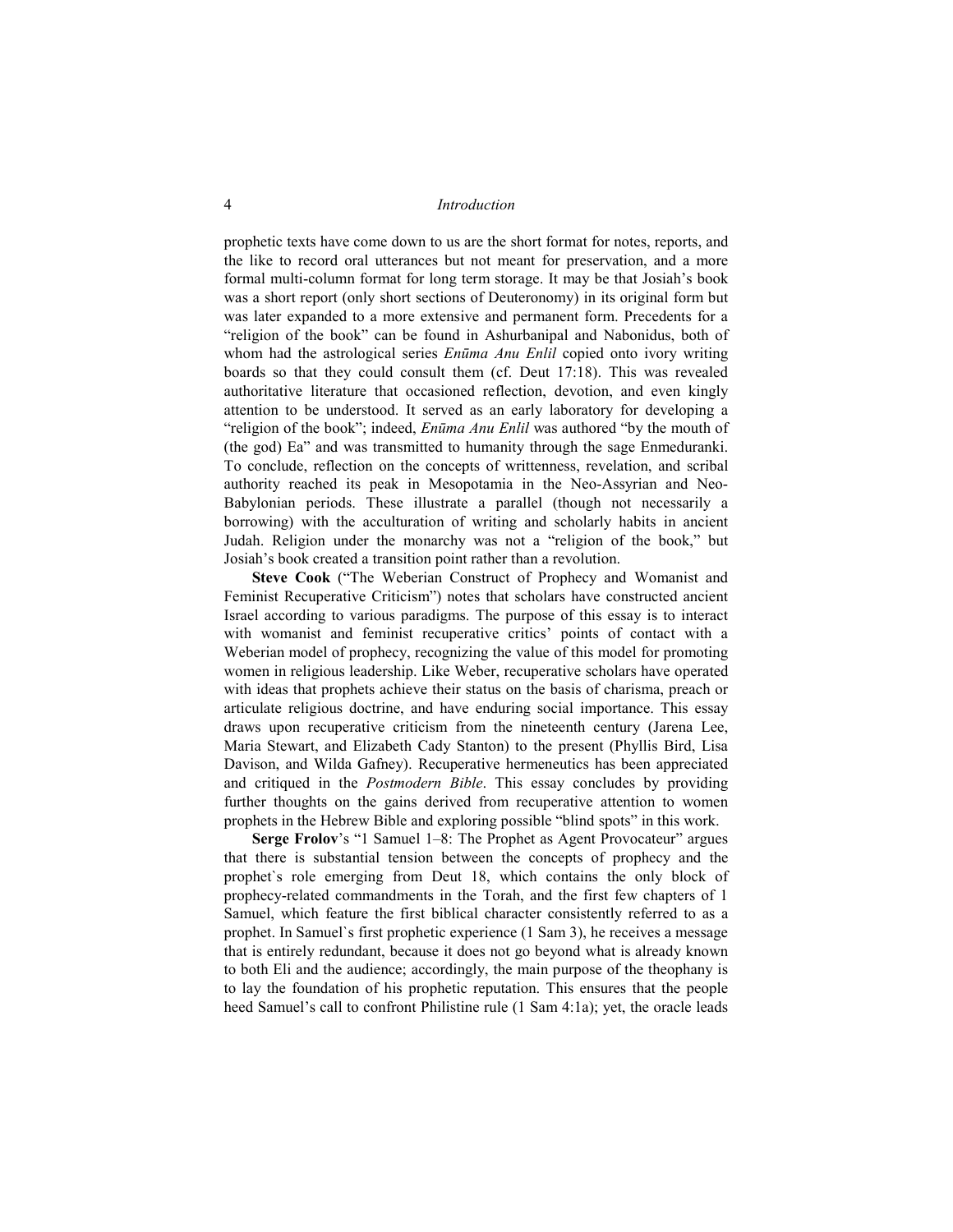to two defeats and loss of the ark. He consequently acts here as *agent provocateur*, making it possible for YHWH to settle scores with Eli and his wayward sons. A similar pattern is found in 1 Sam 8. In this case, God warns Samuel of the disaster that will follow the appointment of a human king, but tells Samuel to heed the people's wishes, nevertheless. God's command to attack the Philistines in 1 Sam 4 and to appoint a king in 1 Sam 8 can be seen as real-life tests of the Deuteronomic model of prophecy in Deut 18. There are the sinister aspects to this model: first, it may land the people in a Catch-22 situation, with obedience failing to bring the rewards promised in Deut 28; second, Deuteronomy's identification of true and false prophecy (18:22) would make Samuel seem a false prophet, even though he faithfully spoke God's words. First Sam 1–8 may thus be offering an alternative to the Deuteronomic concept of prophecy. Two lines of investigation appear promising. One sees 1 Sam 1–8 as an extension and refinement of Deuteronomic thought: the people suffer for their own sins, even if it is the result of following the prophet's instructions. Another approach is to see 1 Sam 1–8 as directed polemically against the Deuteronomic concept of prophecy. It could be an anti-Deuteronomic addition to a largely Deuteronomistic base narrative of the Former Prophets (the views on the cult, priesthood, monarchy, and ark in this section are also anti-Deuteronomic). The clash between Deut 18 and 1 Sam 1–8 may exemplify the change that developed historically in which God's communication ceased to be the word of the prophet and became the written Torah.

**Lester L. Grabbe** asks, "Daniel: Sage, Seer … and *Prophet*?" He begins by making the point that there is a difference between prophetic literature and the persona of a prophet. He then examines Amos and compares the book with the book of Daniel. They both contain oracles against other nations ("oracles against the nations" in Amos and prophecies against Near Eastern empires in Daniel). Both contain symbolic visions that indicate God's plans for the future. Daniel seems to embody the statement in Amos 3:7: "For the Lord YHWH will do nothing except that he reveals his purpose to his servants the prophets." Of course, there are differences between Amos and Daniel—some very large differences—but there are also big differences between Amos and Nahum and between Daniel and the apocalypse *4 Ezra*. Similarly, there are some fundamental parallels between Jeremiah and Daniel, and many of the characteristics of Jeremiah's life are paralleled in Daniel's. Daniel looks as much like a prophet as Jeremiah. Apocalypses are often put in the mouth of an ancient patriarch, but the material in prophetic books may be as pseudonymous, with much material that did not stem from the prophet named in the title. On the other hand, the content of both prophecies and apocalypses may be the result of visions or ecstatic experiences. In most cases, we do not know for sure, but the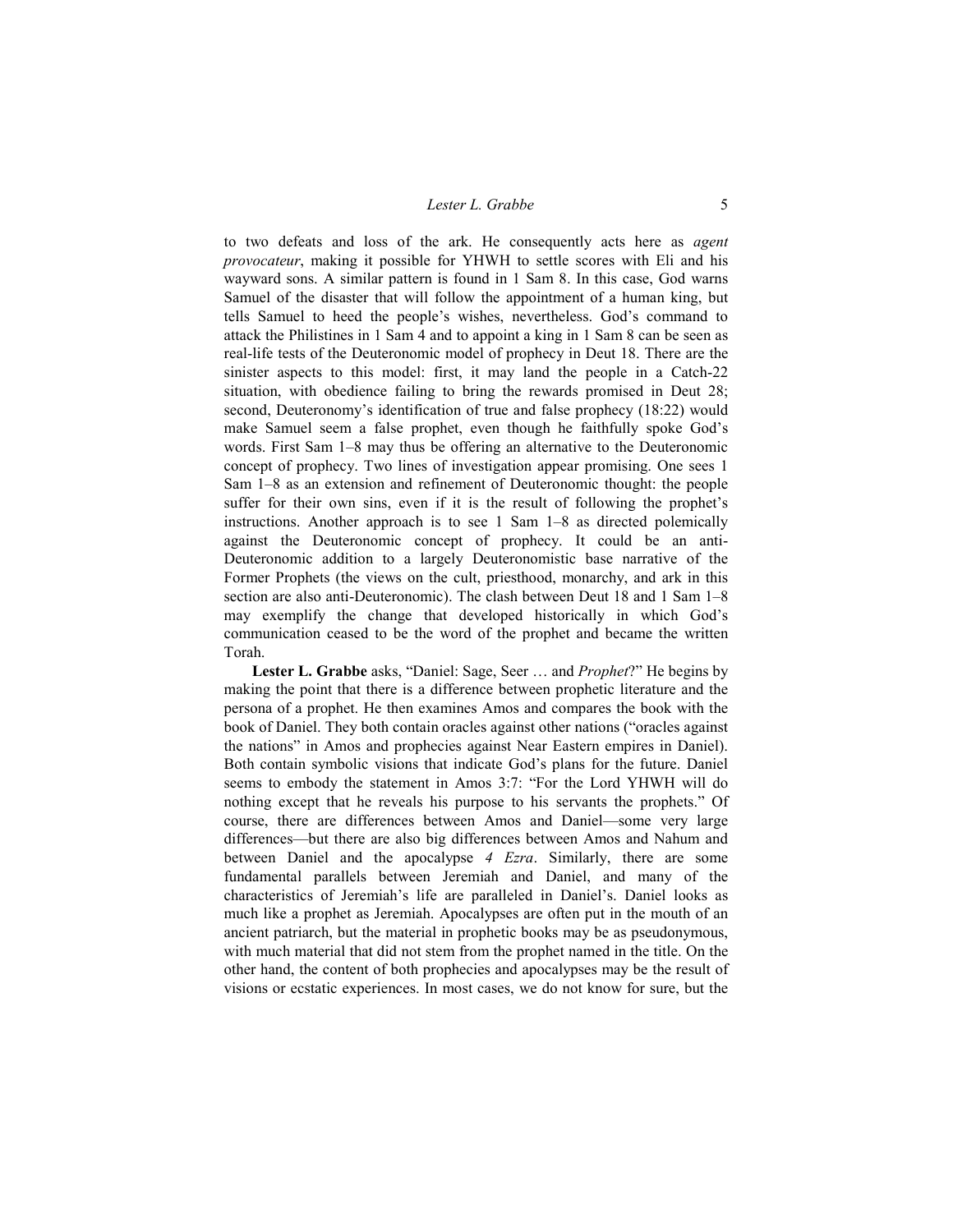possibility is there. Much can be explained if we accept that prophecy is a form of divination (spirit or possession divination) and that apocalyptic is a subdivision of prophecy.

In looking at the "Cult of Personality: The Eclipse of Pre-Exilic Judahite Cultic Structures in the Book of Jeremiah," **Mark Leuchter** notes the "antonymic" character of Jeremiah: it makes statements and undertakes activities that are mutually contradictory. This makes it difficult to place him within a specific social or religious context. Yet this is the key to its survival, because the book's authors created a model for survival that placed the prophetic personality above and beyond the cult. Three major themes within the book of Jeremiah lay the foundations for this authorial strategy. The first theme is the Levitical cult. Jeremiah came from the Mushite Levites of Anathoth, and there are Levitical motifs in his call narrative, including the important Levitical figures of Moses and Samuel. Jeremiah 34 represents a Levite proclaiming *torah*. Yet several passages also go against this Levitical heritage. One is 11:21– 23, against the men of Anathoth; the imagery of the Song of Moses (Deut 32) is used against the Levites, as also in Jer 2–6. The message is that this Levitical cult and lineage are to be cut off, i.e., that the Mushite Levites in Anathoth would no longer compete with the prevailing Deuteronomic ideology. In another passage, Jeremiah is forbidden to marry and have offspring, which symbolizes the debilitation of the Levitical cult. A further passage concerns the "new covenant" oracle in Jer 31:31–34, which to a significant degree empowers the laity with regard to sacral knowledge. The traditional duties of the Levite to teach (Deut 33:8–11) are negated, since all will know the *torah*. In the context of Jer 30–31 the passage affirms covenantal blessings on the Levites but redirects their role to supporting the new Josianic theological enterprise. The second theme is royal and family cults. The attitude to these in Jeremiah is largely negative. Only two kings receive sympathy: Josiah and Jehoiachin. A major reason seems to be that both are separated from the royal cult in Jerusalem. This is part of the Deuteronomic assault on family religion, and many Jeremiah oracles critique family (e.g., 7:16–20). The cult of "the Queen of Heaven" is a good example of a practice condemned by Deuteronomy, though not mentioned by name there. The term in Jeremiah has a deliberate ambiguity, to condemn any numinous female concept. Similarly, "Baal" in Jeremiah represents any religious practices condemned in Deuteronomy. Jehoiakim and Zedekiah are condemned by the prophetic word because of the royal family cult. Regional shrines and family-based religious structures throughout the country imitated the royal cult; hence, the oracle of 8:1–3, in which the practice of the family cult leads to being cut off from the family in the afterlife. The third theme is the Deuteronomic cult. Surprisingly, Jeremiah subjects the Deuteronomic cult to the same critique as the Levitical and family cults, especially the temple sermon of  $7:(1-2)3-5$ . The temple is regarded as legitimate (28:6), especially as Jeremiah supports Deut 12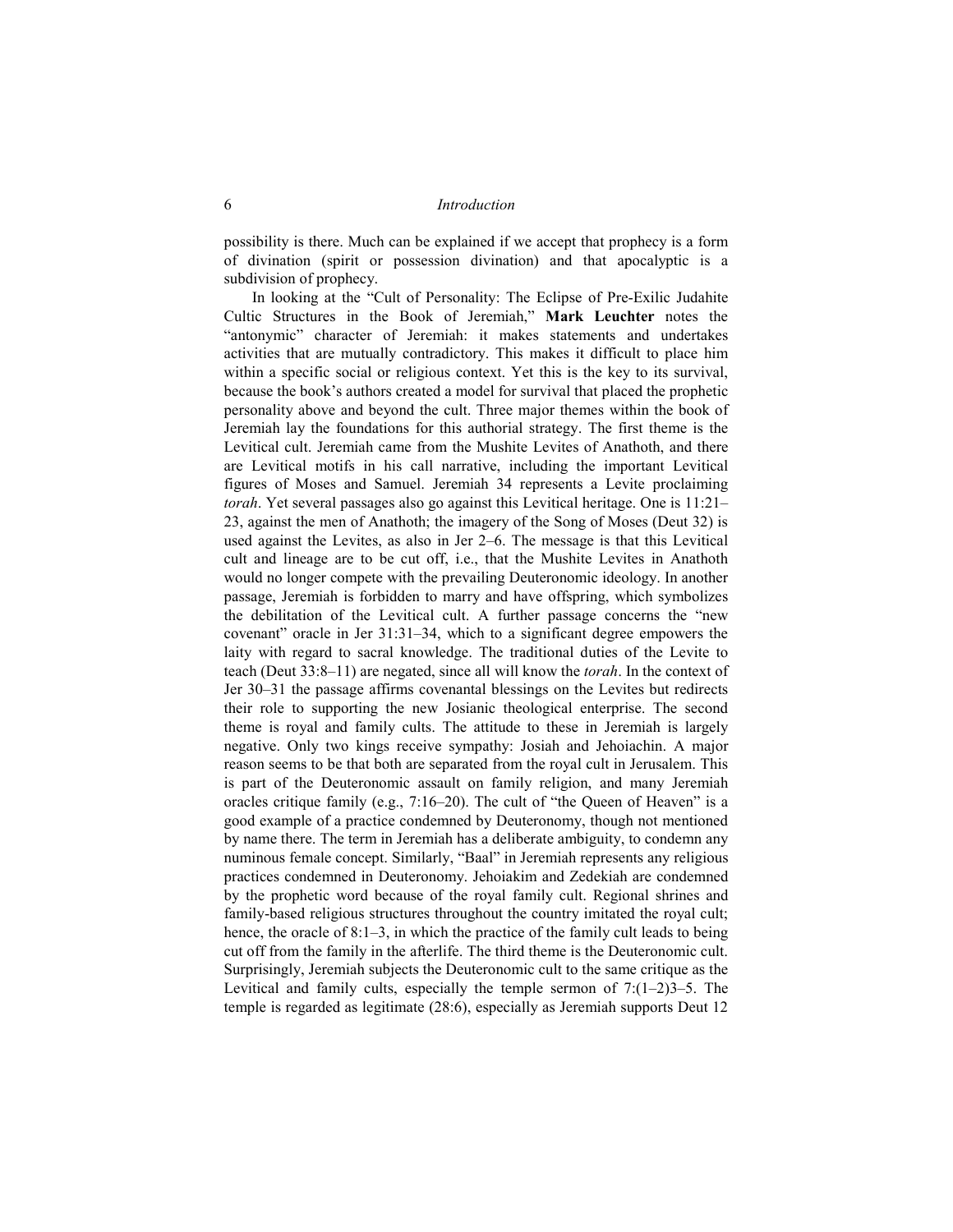which is central to the Josianic reform. But instead of a dwelling place for God, it is a dwelling place for the people (7:3), a symbolic locus of social and ethical values. Unlike the one Mosaic prophet (Deut 18:15–18), Jeremiah (and Kings) mentions several prophets as Deuteronomic advocates. Jeremiah is mostly unsupportive of these prophets (Hananiah being a prime example). In conclusion, Jeremiah promotes an alternative cult, the prophetic literary *persona*, of which Jeremiah is the outstanding example. Jeremiah's rhetoric dismantles all dominant cultic and theological traditions from pre-exilic times. The personality of Jeremiah became the symbol to which exiled Judahites could look as a model of faith.

**Christoph Levin** ("Zephaniah: How this Book Became Prophecy") argues, contrary to long scholarly tradition, that prophetic books came into being by *Fortschreibung*. That is, they did not begin with the preaching of an individual prophet but developed by literary growth of a non-prophetic writing. In Zephaniah individual sayings are mostly closely linked, with few independent sayings. *Fortschreibung* requires a nucleus: in Zephaniah this is found in ch. 1. An analysis of  $1:1-2:3$  indicates seven main layers. The superscription  $(1:1)$  is editorial, probably composed by interbiblical combination. A sort of motto follows in 1:2–3, alluding to Gen 6–8, and seems to be a later insertion. The "sin of Manasseh" (1:4–6) draws on language and detail from the book of Ezekiel, Jer 19, and 2 Kgs 23; the language of v. 6 is that of late piety, no earlier than the Persian period. The theophany of 1:7 is couched as a cultic proclamation and is not a part of the original prophetic saying. Zephaniah 1:8–13, which explains the coming of the catastrophe, is often ascribed to the prophet. From the literary form and syntax, this is probably an insertion. It constitutes a threat, expanded by the futility curse of v. 13, while the topographical details in v. 10 are those of Persian-Period Jerusalem. The Day of YHWH (1:14–16a) seems to have been originally a positive celebration: a comparison with Ps 97 shows the cultic origin of the terminology here. But the allusion to Amos 5 in v. 15 changes it into a prophecy of doom. In 1:16b–2:3 the eschatological focus of the motto (1:2–3) is applied to the Day of YHWH, expanding it to a cosmic catastrophe, using the idea of late eschatology as found in the Isaiah Apocalypse and the book of Joel. In sum, the first step in the growth of the book was a cultic proclamation relating to the Day of YHWH in 1:7, 14, and 15.

In the "Shape of Things to Come: Redaction and the Early Second Temple Period Prophetic Tradition," **Jill Middlemas** investigates the form of editorial additions to prophetic states, using Haggai and Zechariah 1–8 as a test case. Much of the discussion has followed the lead of Peter Ackroyd who distinguished editorial additions from the words of the prophet and Willem Beuken who assessed the circles that gave rise to the editorial additions, arguing that the framing material has linguistic characteristics in common with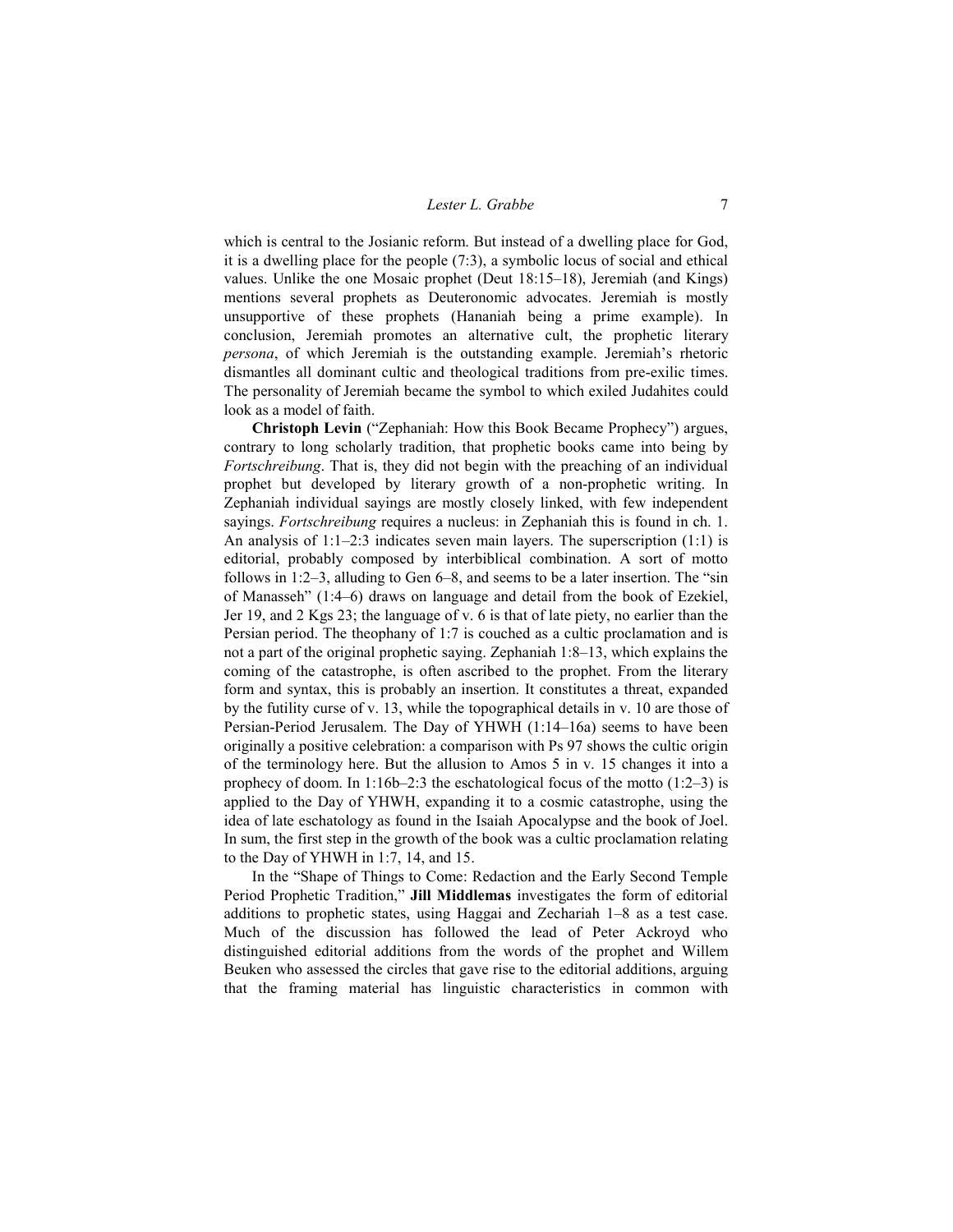Chronicles. Middlemas finds that the editorial material in Haggai and Zech 1–8 falls into four different categories. First, an intermediary formula in which an individual is represented as one conveying a divine message. This may be the prophet himself but, as in Zechariah, may be an interpeting angel. Second, a formula with historical information, such as a dating formula. Third, a formula in which the two are combined, as in Hag 2:1. The combination of intermediary, dating, and historical information is sometimes referred to as the *Wortereignisformel* ("word-event formula"), as in Hag 1:1–2 and Zech 7:1–3. Fourth, the editorial formula provides interpretative detail. Large blocks of editorially added interpretative material appear alongside the visions in Zechariah (e.g., Zech 3:6–10). This editorial activity has a variety of functions: to preserve historical context, to give legitimacy to the prophet and authority to his tradition, to link books, to clarify and explain, and to indicate the immediacy of the words transmitted. Reassessments of the rhetoric of Haggai and Zech 1–8 suggest different approaches to understanding the nature of the prophetic book than by separating out the editorial material, however. Michael Floyd has argued, for example, that much regarded as editorial activity is actually an integral part of the oracles themselves, sharing language and viewpoint with the oracles. The framework and speeches in Haggai are inextricably intertwined, forming a unified composition in outlook and purpose. Moreover, Carol and Eric Meyers have identified a concentric structure in Zech 1–8, in which the fourth and fifth visions form the core (and focus attention on the temple and leadership in the community), with the first three parallelling the last three. Middlemas builds on this suggestion by noting that a concentric structure is found more widely than the night visions and encompasses the whole of Zech 1– 8. A concentric structure is identifiable elsewhere in the Hebrew Bible. For instance, the prophecies of Isa 56–66 (Trito-Isaiah) are thought to have a concentric shape, in which a series of explanatory details gather around a core of Isa 60–62. This core links to Deutero-Isaiah by recapitulating the main prophecies of Isa 40–55, which makes it function like an attributive or chronological framework. It allows the editor to comment on the core text by the editorial additions arranged concentrically around it. A similar arrangement has been suggested for Amos, Lamentations, Proverbs, and Job. An examination of the editorial strategies in Haggai and Zechariah (along with a brief look at Trito-Isaiah) suggests limitations as well as the importance of literary shaping as an editorial strategy. Greater attention to the rhetorics of the prophetic books indicates new ways of analyzing the editorial material, especially highlighting how further work needs to be done on concentric composition and editing.

**David L. Petersen** ("Israel and the Nations in the Later Latter Prophets") examines the oracles against the nations in the last six books of the Twelve (Nahum, Habakkuk, Zephaniah, Haggai, Zechariah, and Malachi) to ask how the context affected the nature of prophecy and literature. In the first half of the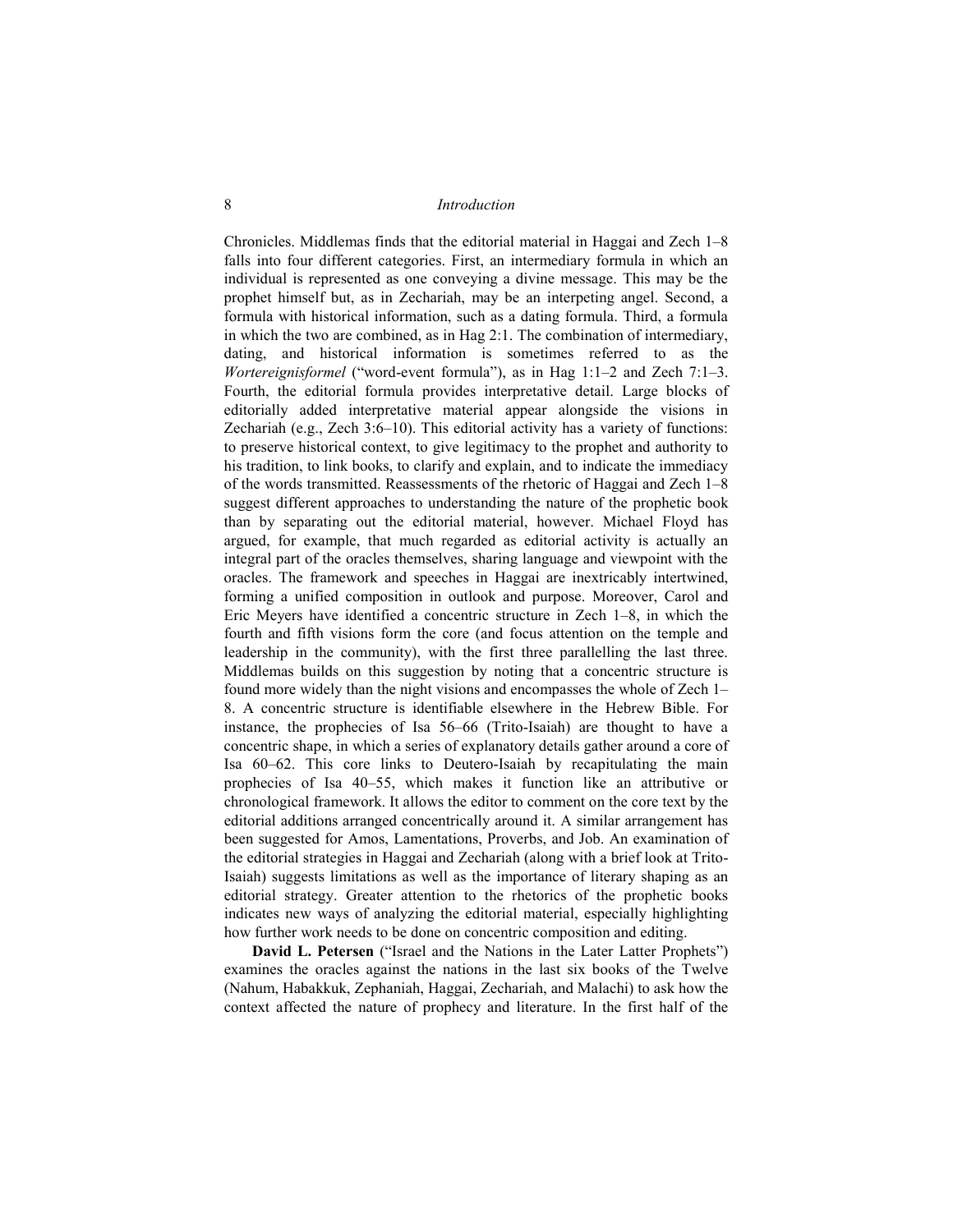Minor Prophets, the oracles against the nations are specific but there are also general comments on "the nations" (probably redactional). The oracles against the specific nations are not like those in Amos and the major prophets, except in Zephaniah and Zechariah. They tend to be vague, and the oracles against specific nations are clearly less prominent in the latter half of the Twelve. The language of references to "peoples" or "nations" is different from that used of individual nations. In the last six books are references to (1) YHWH fighting against the nations and (2) to the nations venerating YHWH (found in Zephaniah, Zechariah, and Malachi but not used in reference to individual nations) in various modes: (a) from a distance, (b) by pilgrimage to Jerusalem, (c) by other means of veneration. How is one to explain this new language and views with regard to the nations? The oracles against the nations were rooted in the theo-political world of Jerusalem, with YHWH's rule of Zion and the prophetic utterances in the David court and chapel (i.e., the temple). In the Persian period, however, there was no longer a royal court in Jerusalem, but foreign nations were still important because of the diaspora of Judahites. Also, even though the court had disappeared, the temple still existed, and prophecy was associated with temple ritual in this period (e.g., the Levitical singers). The Psalms have some of the themes known from prophetic literature, supporting the view that the language of late prophetic literature comes from the sphere of worship. This leads to several conclusions: (1) The oracles against the nations are primarily phenomena of the monarchic period (the David court), with little positive comment; (2) The oracles against the nations become less important in prophetic literature at the end of Judah as a state and are replaced by more general references to "the nations"; (3) Post-exilic prophetic discourse about the nations includes diverse traditions: judgment, pilgrimage, and veneration; (4) Veneration of YHWH is a new element in the later Latter Prophets, with the closest literary parallels in the Psalms, suggesting connections with the ritual world. International discourse is "de-historicized" and becomes more general; (5) Further study is needed on the Major Prophets and first half of the Twelve to confirm or qualify this perspective.

**Marvin A. Sweeney** considers "Samuel's Institutional Identity in the Deuteronomistic History." His institutional identity is unclear in that he functions as a visionary prophet, a cultic priest, and a judge in the narratives. It is true that 1 Samuel always refers to Samuel as a prophet and never as priest or judge. A key passage for the prophetic identity is 1 Sam 3:20–21 in which Samuel is referred to as a "prophet" ( $n\bar{a}b\hat{i}'$ ), he experiences a vision to inaugurate his career, and his visionary experiences overcomes the dearth of prophecy in Israel at the time. In the context of anointing Saul as king, he is referred to as "seer"  $(r\delta'\bar{e}h)$  and "man of G-d" (1 Sam 9–10). A number of other passages also make him a prophet. Although he is never referred to by the noun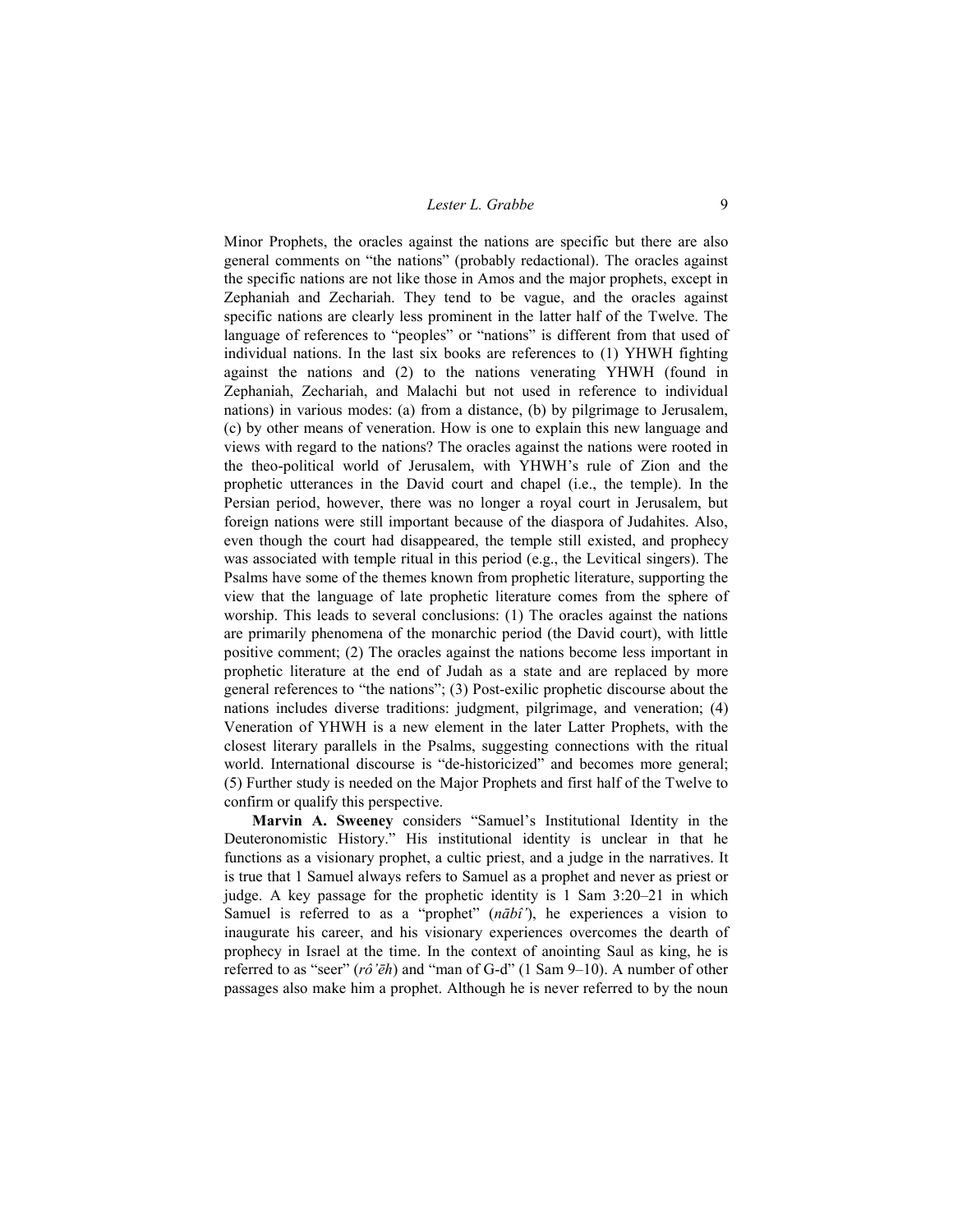"judge," the verbal form ("he judged") is used in 1 Sam 7:6, 15, 17, and he also appoints his sons as "judges" (1 Sam 8:1–3). His role as judge also has priestly overtones, as when he sacrifices and calls on YHWH before battle but does not actually lead troops into battle. Thus, his functions as a judge coincide with those of priest. As with "judge," the term "priest" or "Levite" is never used of him, but he frequently functions as a priest. He presides over several sorts of sacrifice, including the "whole burnt offering" (' $\bar{o}l\hat{a}$ ), the "sacrifice" (*zeva*<sup>'</sup>), and the "well-being offering" (*šělāmîm*). Saul, on the other hand, is condemned for offering some of these same offerings. But Samuel's role as visionary is also an indication of his priestly status. Visionary experiences were not exclusively associated with prophets but often occurred in a temple context. The high priest entered the Holy of Holies once a year, where he might have a vision of God, and his garments contained the ephod. Samuel's initial visionary experience took place in Shiloh where he had access to the temple and the ark of the covenant. The Chronicler resolves the potential conflict by making Samuel's father Elkanah a Levite. So why does 1 Samuel label Samuel only as a prophet but not priest? There are three considerations: (1) Northern traditions often give leading figures, such as Abraham and Jacob, prophetic features; (2) Numbers 3 shows awareness that the first-born functioned as priests before the tribe of Levi was designated in this role, as do other passages requiring the first-born to be redeemed; (3) The DtrH seems to have taken an earlier Samuel narrative in which he functions as a priest and edited it to characterize him as a prophet. To sum up, Samuel follows the model of priest in Northern Israel, where the firstborn still functioned in this pre-Levitical role.

**Lena-Sofia Tiemeyer** ("Ezekiel—A Compromised Prophet in Reduced Circumstances") looks at the literary persona of Ezekiel in the MT of the book (without addressing historical questions). First, Ezekiel appears as "God's appointed marionette." Ezekiel seems to be God's ultimate tool, yet there are hints that he is uncomfortable with this role. In contrast to many other prophets, Ezekiel speaks little with YHWH in the vision reports but instead falls to the ground, seems to have no control over his body or outward show of feelings, and is described as more like a robot. Although described as without initiative or independence, here and there are references to Ezekiel's feelings, suggesting his reluctance to be so controlled by God. Second, Ezekiel appears as God's appointed spokesman. With Ezekiel the prophetic office is redefined: previous prophets commonly had the task of intercession, even those of the sixth century BCE, and Ezekiel was modelled on Moses for whom intercession was a key duty. But Ezekiel is not an intercessor. Two key themes contribute to this redefinition: first is his call to be a watchman, which entails conveying God's will verbatim. The second is Ezekiel's being rendered mute: he is not permitted to speak beyond what God tells him. He is reduced to a one-sided signpost. There are hints that Ezekiel understands this and is frustrated that he cannot speak or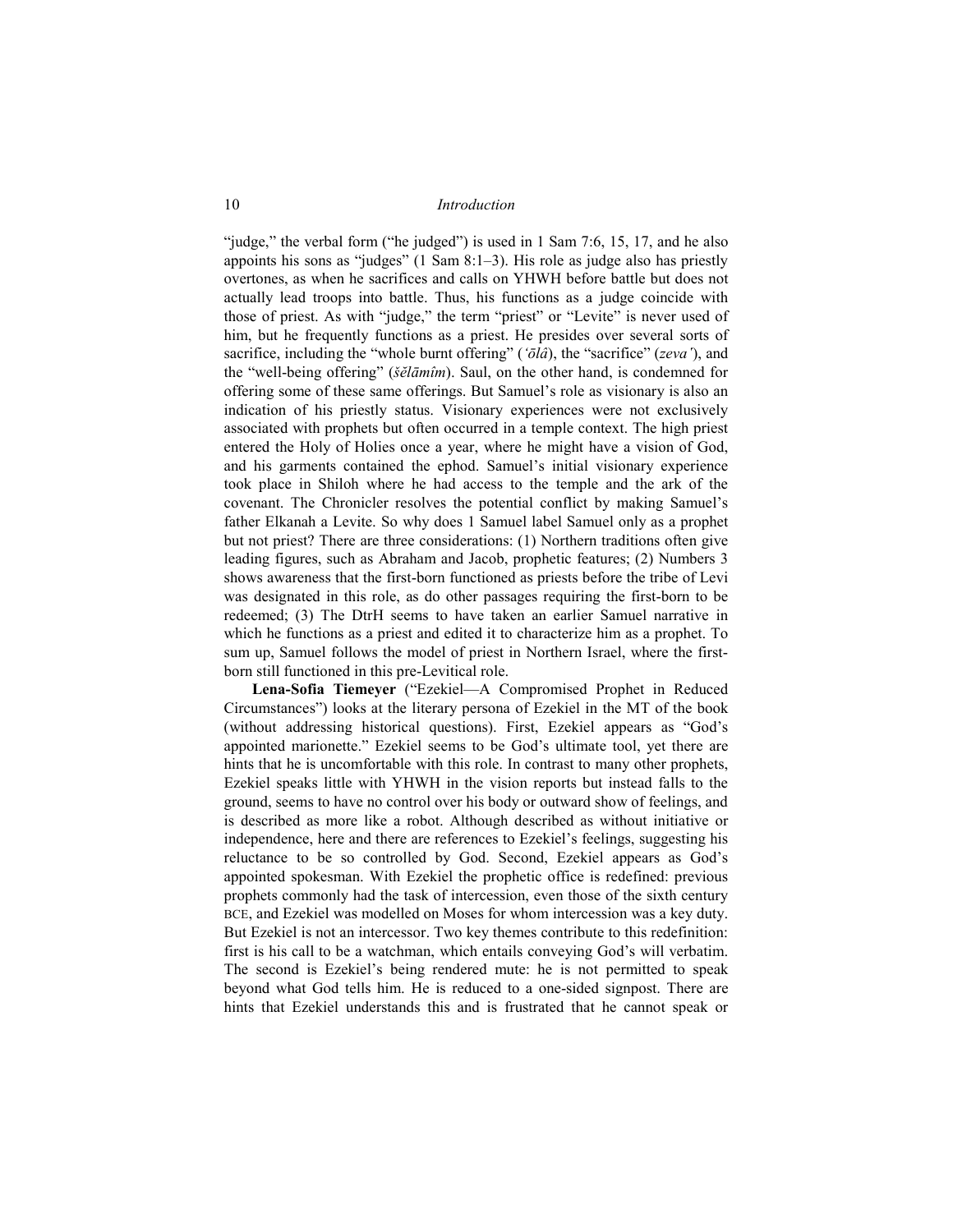intercede for Israel. Ezekiel is willing to intercede for his people but is not allowed to (9:8). God's mind is made up (ch. 11) and attempts for Ezekiel to intercede are rejected. Although God calls for an intercessor (22:30), he does not allow Ezekiel to fulfill that function. Indeed, the lack of reference to prophetic language in 40–48 suggests that Ezekiel gave up the prophetic office. Who gains from this change of the prophetic role? It can be argued that all lose: God, the people, and Ezekiel himself. Ezekiel's persona is one of mute protest. Is the "I" of the book of Ezekiel a protest by its author against God, against the theodicy of the book?

In the second paper going outside the Former and Latter Prophets, **Peter Matthews Wright** considers "The Qur'anic David." A current dispute concerns the Qur'anic appropriation and "correction" of prior sacred revelations and how to evaluate them. Muslims usually see this as evidence that the Qur'an has superseded earlier writings. Yet the Qur'an states in several places that it "confirms" prior scriptures. To "correct" is not the same as to supersede. The original context is very important. This shows that the Qur'anic corrections of biblical material is only an example of a wider Near Eastern rhetorical mode that is also attested in the Bible. The Qur'an is part of a religious literary tradition beginning perhaps as early as the twelfth century BCE and draws not only on Old Testament and New Testament prophecy but also that from the wider ancient Near East. It belongs to a "super-canon" that includes Zoroastrian literature and the Tanakh. The Qur'anic David illustrates how the Qur'an corrects prior sacred traditions but also confirms them. David appears as a prophetic figure. He also appears as a penitent, though the nature of his sin is not spelled out. But 1 Chronicles is also silent on David's sin. Thus, both 1 Chr 20 and the Qur'an use allusion to show that they are aware of the tradition but are passing on an existing tradition while also revising it. The revisionist interpretation of 1 Chronicles was only the beginning of a long process. The rabbis of the Babylonian Talmud continued to sanitize the Davidic tradition and the Qur'an brought it to a state of "prophetic impeccability." Indeed, the interpretation of early prophecy is a post-exilic prophetic mode. This "rehabilitation" of David is part of a larger literary activity in the ancient Near East ("the rehabilitation of kings"?), as is illustrated by the development of the Alexander legend.

# *THEMES AND TOPICS*

This section discusses various major themes and topics that arise from the essays. In some cases, an important topic is confined to one essay, whereas sometimes a theme cuts across several essays. In either case, though, the topic or theme is an important one to which attention needs to be drawn. Please note that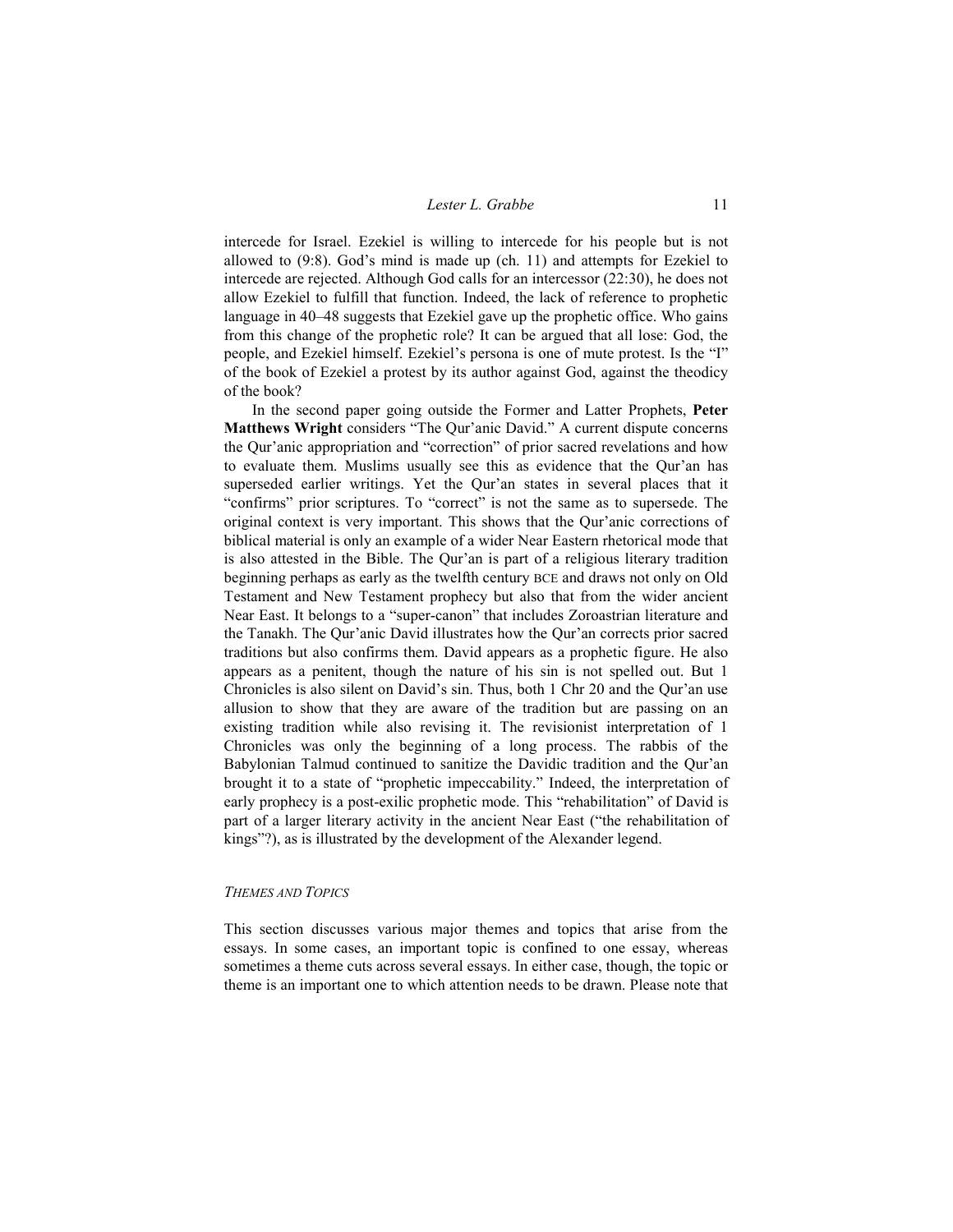reference to essays in the present volume are referred to by citing the AUTHOR'S NAME IN SMALL CAPS.

## **Prophets and Books**

We tend to think of prophecy as an oral phenomenon, but most of what we know about prophets is related to the written word: much of our knowledge is from prophetic books, including the record of possible prophetic words themselves; communication in writing rather than orally is a feature of many prophetic pronouncements (cf. Jer 29; 30:1–2; 36). A number of the contributors brought up issues relating to books and written prophecies.

A continuing issue of discussion is how the prophetic books originated. Was a collection of originally oral sayings collected as the core, which was later developed and expanded to give the final prophetic book? As pointed out by BEN-DOV, Martti Nissinen has discussed a phenomenon in Mesopotamian literature that may serve as a useful analogy to the recording of prophecies in writing. Nissinen describes the two methods of recording Assyrian prophecies: the *u'iltu* was an initial note or memorandum that was not regarded as permanent and was not usually retained; however, the temporary text of the prophecy might be recorded on an archival tablet (usually with other prophecies) and preserved in a longer format. The prophetic book may have begun in such a way, with a very small amount of text initially but with a later increase as other material was added over time.

While this might explain the origin of some books, the historical situation is likely to have been more complicated. With regard to the book of Zephaniah, LEVIN argues that the process was *Fortschreibung*, which carries the idea of a nucleus that was then developed (often by drawing on other written texts); however, the book did not begin with a collection of "prophetic words" but a non-prophetic writing—in the case of Zephaniah a cultic proclamation (relating to the Day of YHWH). The idea that the core of present prophetic books was not an oral prophecy or collection of such prophecies but another sort of writing is an intriguing one—indeed, a radical one. In Chronicles BEENTJES found a mosaic of earlier prophetic texts placed in Azariah's mouth. There was seldom explicit quotation, but the author had drawn on previously existing prophetic texts, without doubt. This suggests a particular composition technique.

PETERSEN also looks at the growth of prophetic literature, the last books of the Minor Prophets in his case (Nahum, Habakkuk, Zephaniah, Haggai, Zechariah, and Malachi). He looks specifically at the Oracles against the Nations. These are directed mainly against specific nations in the Major Prophets and Amos. In the last six books of the Twelve, though, the Oracles against the Nations are more general, against "nations" rather than a particular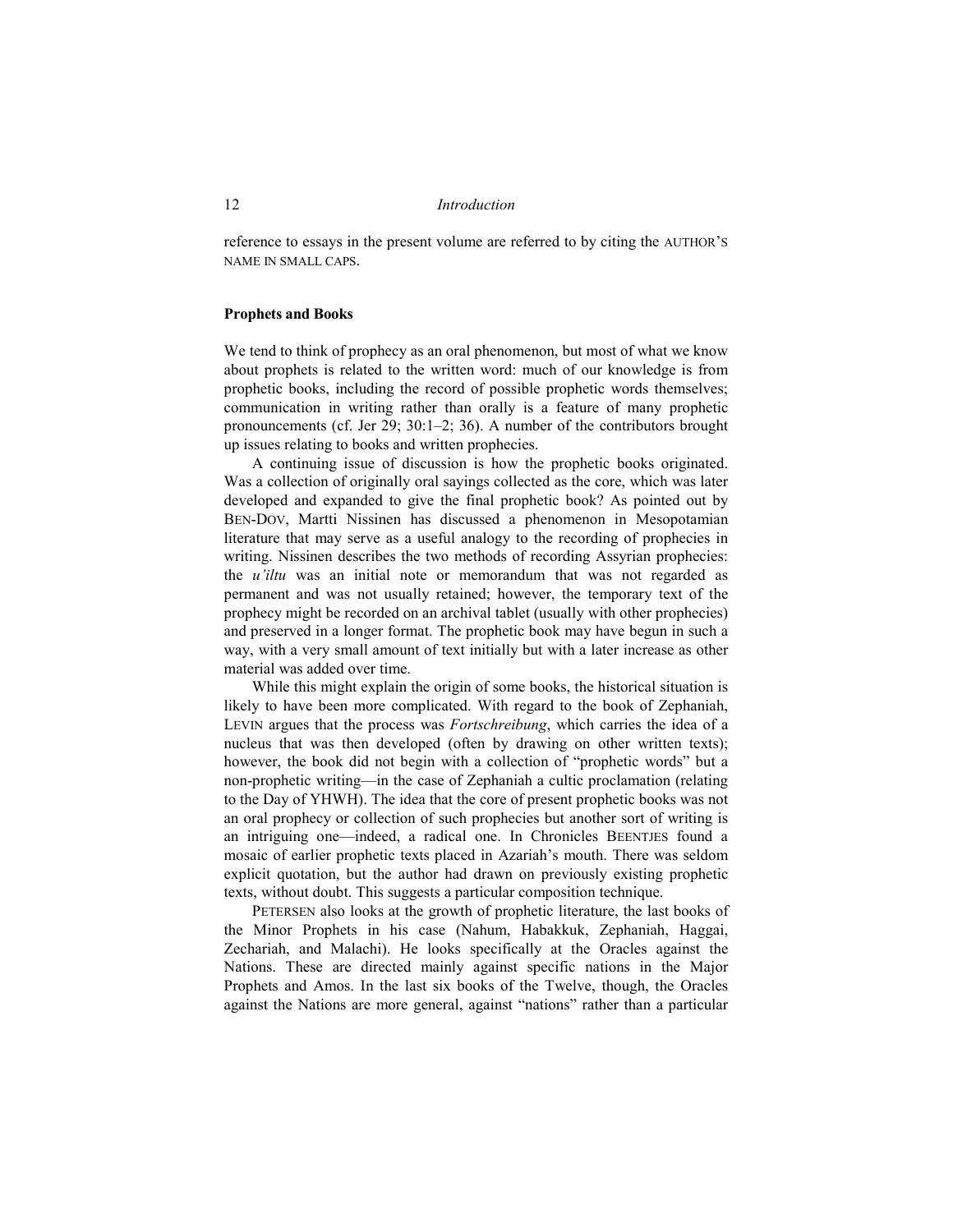nation; also, the statements have become more diverse, not only about YHWH fighting against or punishing but also veneration of YHWH by the nations, including pilgrimage to Jerusalem. The difference seems to be due to historical development: the original Oracles against the Nations had their origins in the monarchic period, with the background of the royal court, whereas the six books investigated here are post-exilic and reflect that situation (including influence from the Psalms).

Using Haggai and Zech 1–8, MIDDLEMAS discusses how scribes may have worked in their editorial activity. It has been conventional to make a sharp distinction between (original) prophetic material and editorial additions that provide a variety of interpretative material. Yet Michael Floyd has argued that much of the supposed editorial additions are actually integral to the oracles (including shared language and viewpoint). Floyd's argument that the editorial material in Haggai shares the viewpoint of the prophetic oracles draws attention to the variability of editorial strategies among the prophetic books. MIDDLEMAS, drawing on the theory of concentric construction of Carol and Eric Meyers, argues that the same sort of construction is found in Isa 56–66. In both prophetic collections visions are surrounded by material of a more regulatory nature directed to the community. Concentric structuring has also been suggested for Amos, Lamentations, Proverbs, and Job. The question is of course whether this concentric construction is an indication of an original composition or whether it has been created editorially by additions and the importation of material from elsewhere. The latter seems to be the case with regard to Third Isaiah. If it is persuasive that shaping is an editorial strategy akin to the use of framing material to clarify and explain, the analysis of concentric shapes throughout biblical literature would require more attention in assessments of scribal activity.

FROLOV suggests that the differing concepts of prophecy in Deut 18 and 28 versus 1 Sam 1–8 may be in part a redactional question. He suggests that the largely Deuteronomic base narrative of 1 Samuel has a particular view of prophecy, the cult, priesthood, monarch, and ark. Yet 1 Sam 1–8 give a different perspective on all these topics. One explanation would see an expansion of Deuteronomic thought in these chapters, with the people suffering for their own sins, even if following the guidance of a prophet. Another suggestion is rather more radical but entrancing. This is the proposal that this section may be not just a later addition but even a deliberate anti-Deuteronomic addition, meant to present the prophet as an *agent provocateur* who deliberately misleads the people.

If FROLOV is correct, 1 Sam 1–8 offers a different concept of the prophet from that in Deuteronomy (especially 18 and 28), primarily in the importance assigned to the written word in Deuteronomy, whereas obedience to the oral prophetic word is the main reaction expected in 1 Sam 1–8. The movement from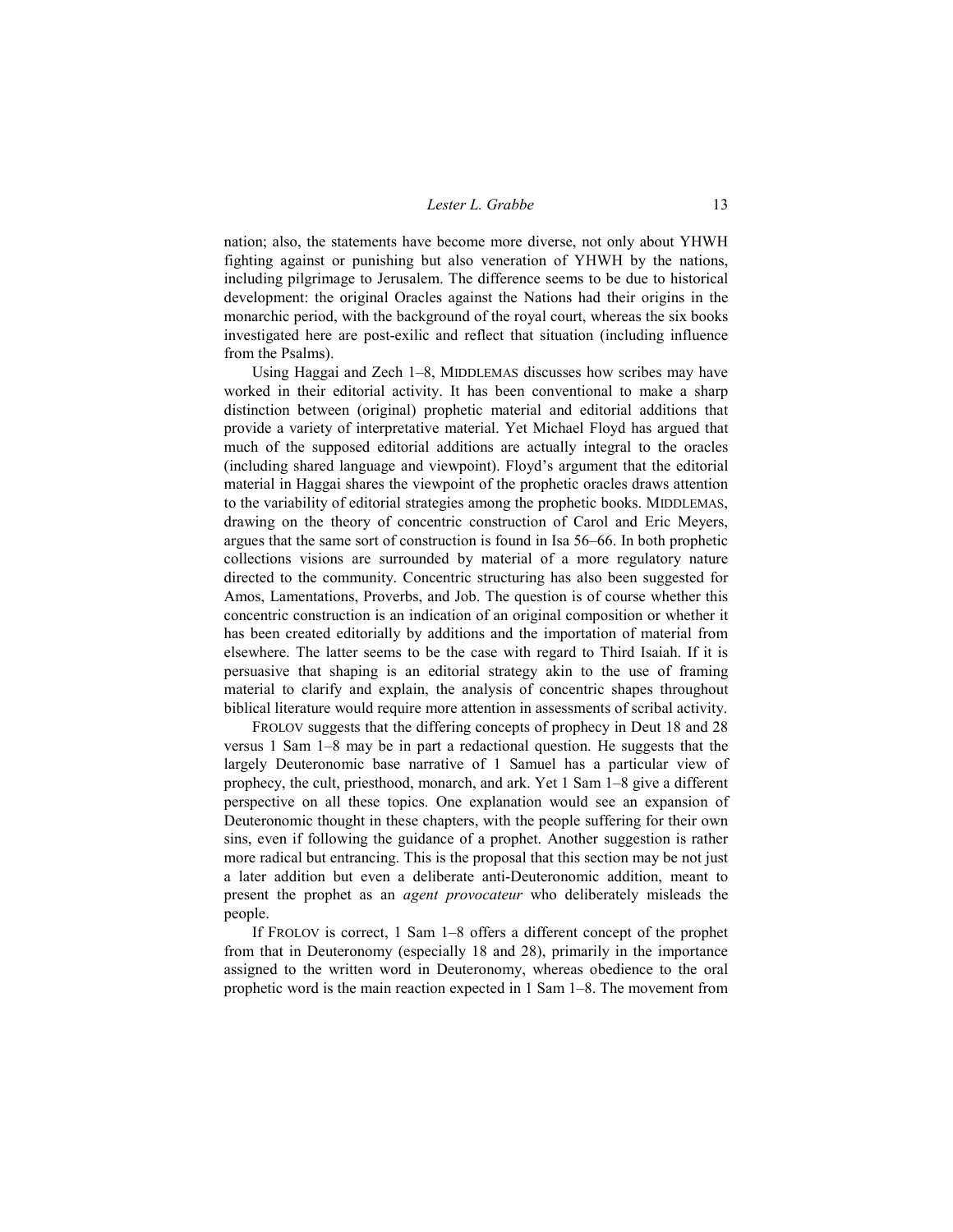## 14 *Introduction*

prophecy as mainly an oral phenomenon to the primary medium of the written book is an interesting development that is often forgotten. The early prophets were mostly preachers, but when we talk about prophecy today, we usually think of books of the Bible. When scholars discuss the phenomenon of prophecy or the prophet, this basic fact is sometimes forgotten. Most of our discussion around prophecy is based on the written word; the oral utterances of prophets are by and large theoretical rather than a part of the actual data.

Prophetic books also seem to have contributed to Judaism's becoming a "religion of the book" (BEN-DOV). According to the present form of the story, a book was found in the temple in the reign of Josiah and became the basis of his reform. The context suggests that this was a form of the book of Deuteronomy. Yet the Josiah story was not the only one which made the discovery of an ancient book an important impetus for new royal measures: parallels from Mesopotamia suggest that the book originally functioned as a means of confirming Josiah's measures by another form of divination. Revealed authoritative literature was a phenomenon for reflection on revelation, writtenness, and scribal authority in Mesopotamia. Reflection on literature and the scribal process is paralleled in Judah, and this helped to develop a sense of authoritative writings and, eventually, canon. The temple was not abandoned, and the Torah did not become the center of worship until much later.<sup>2</sup> Yet it seems clear that the focus on a holy book is first manifest in diaspora Judaism, perhaps as a substitute or surrogate for the temple. The proximity of the large Jewish community in Babylonia to the ancient Mesopotamian centers may have contributed to this development, however. Also, it can be said that the "religion of the book" had its beginnings under Josiah.

BEENTJES draws attention to the fact that Chronicles associates prophets with archives and documents in a number of passages (1 Chr 29:29; 2 Chr 9:29; 12:15; 13:22; 21:12; 32:32). These passages suggest a number of writings composed by or preserved in the name of various prophets and seers of antiquity, such as the "chronicles [words] of Iddo the seer." We may doubt whether we can take these statements as historically trustworthy descriptions of prophetic figures from the distant past, but they illustrate how the Chronicler saw prophets in his own time and context. Rather than just being preachers and sources of oral statements, they are pictured as scribes and authors.

The importance of writing as a prophetic medium was already noted by Max Weber who emphasized the *sine qua non* (in his opinion) of "emotive

 $\overline{a}$ 

<sup>2</sup> Cf. Lester L. Grabbe, *Judaic Religion in the Second Temple Period: Belief and Practice from the Exile to Yavneh* (London: Routledge, 2000), 178–82.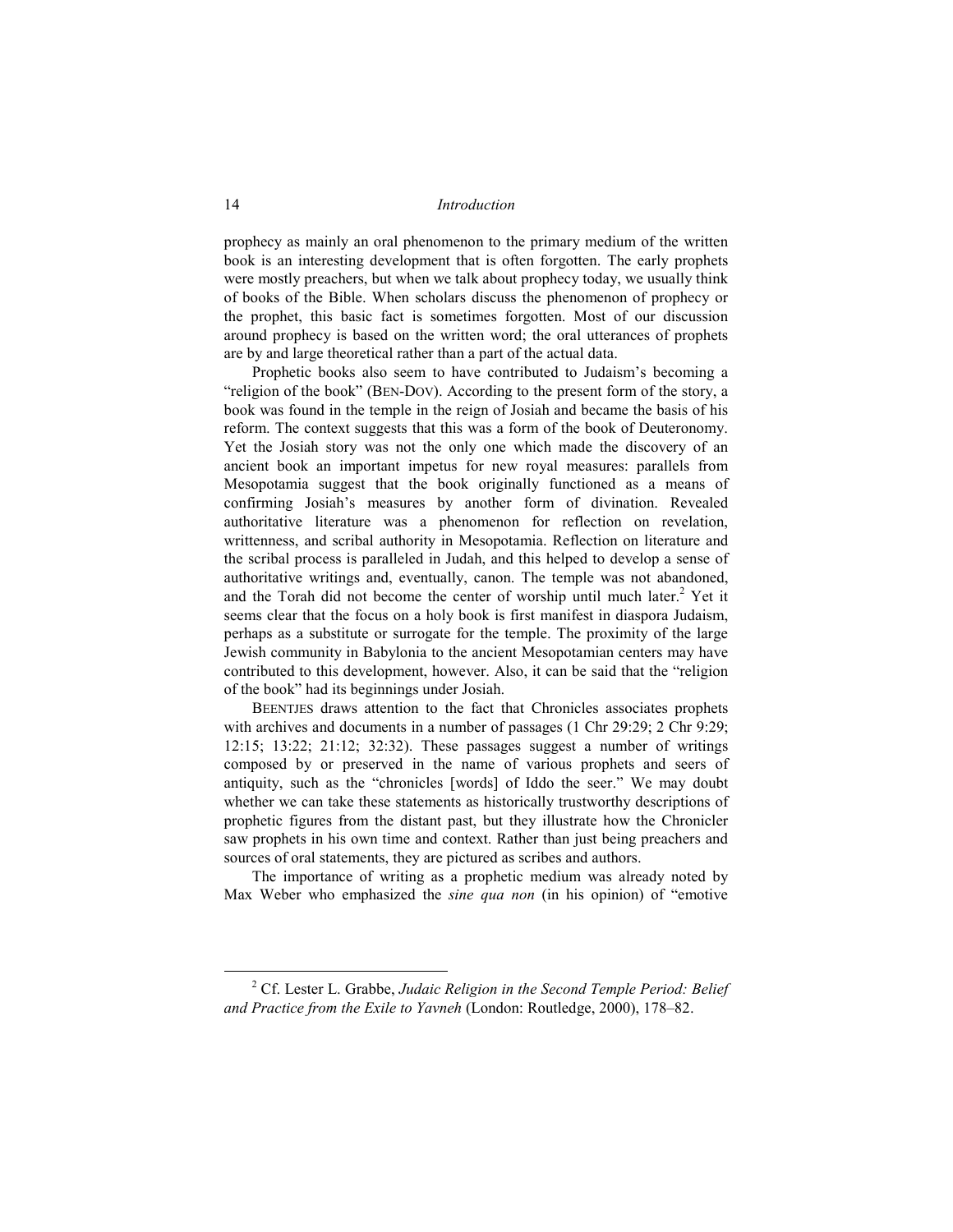preaching" (*emotionale Predigt*), regardless of whether it was "oral or by pamphlet or revelations spread by written means like the suras of Mohammed."

## **Prophets and the Cult**

Traditionally, prophets have been interpreted as anti-cultic. More recently, this has been seen as a caricature, but some of the old attitude still seems to linger. Several of the essays impinged on the cult in one way or another, but usually it was to describe a more positive relationship between prophet and cult.

With regard to the book of Jeremiah, LEUCHTER is of the opinion that a sustained cultic critique is found in the book: a critique of the Levites (in Jer 11:21–23 Deuteronomy 32 is used to show that the Levitical cult and lineage are to be cut off, specifically the Mushite Levites in Anathoth), a critique of the royal and family cult (a part of the Deuteronomic assault on family religion, including the cult of "the Queen of Heaven" and "Baal," which in Jeremiah represents any religious practices condemned in Deuteronomy), and a critique of even the Deuteronomic cult (the temple becomes the dwelling of the people rather than God). This does not make the book entirely negative to cult as such, however, since the author instead imposes his own alternative cult: this is the cult of the prophetic literary persona.

As BEENTJES points out, Chronicles uses the term "prophesy" in reference to liturgical functions (1 Chr 25:1–3 [to read *nb'* as a verb rather than a noun]). The sons of Asaph, Heman, and Jeduthan "prophesied" to the sound of various musical instruments. They did so at the king's direction. The content of their prophesying seems to have been the glorifying of God (1 Chr 25:3–6), not what is normally understood as prophecy. The liturgical intent of *nb'* in this context seems clear. We might compare the use of *nb'* in some passages of 1 Samuel in which "prophesy" is used in reference to ecstatic utterances that might be interpreted as praise (1 Sam 10:5–6, 10–11, 13; 18:10; 19:20–21, 23–24).

# **Prophets, Divination, and Apocalyptic**

 $\overline{a}$ 

In my opinion, prophecy can be classified as a form of divination.<sup>4</sup> Many would no doubt disagree, but the main function of divination is to ascertain the will of

<sup>3</sup> Max Weber, "Religionssoziologie," in *Wirtschaft und Gesellschaft* (2d ed; Tübingen: Mohr Siebeck, 1925), 254: "durch Rede oder Pamphlete oder schriftlich verbreitete Offenbarungen nach Art der Suren Muhammeds"; cf. *The Sociology of Religion*. Boston: Beacon, 2003.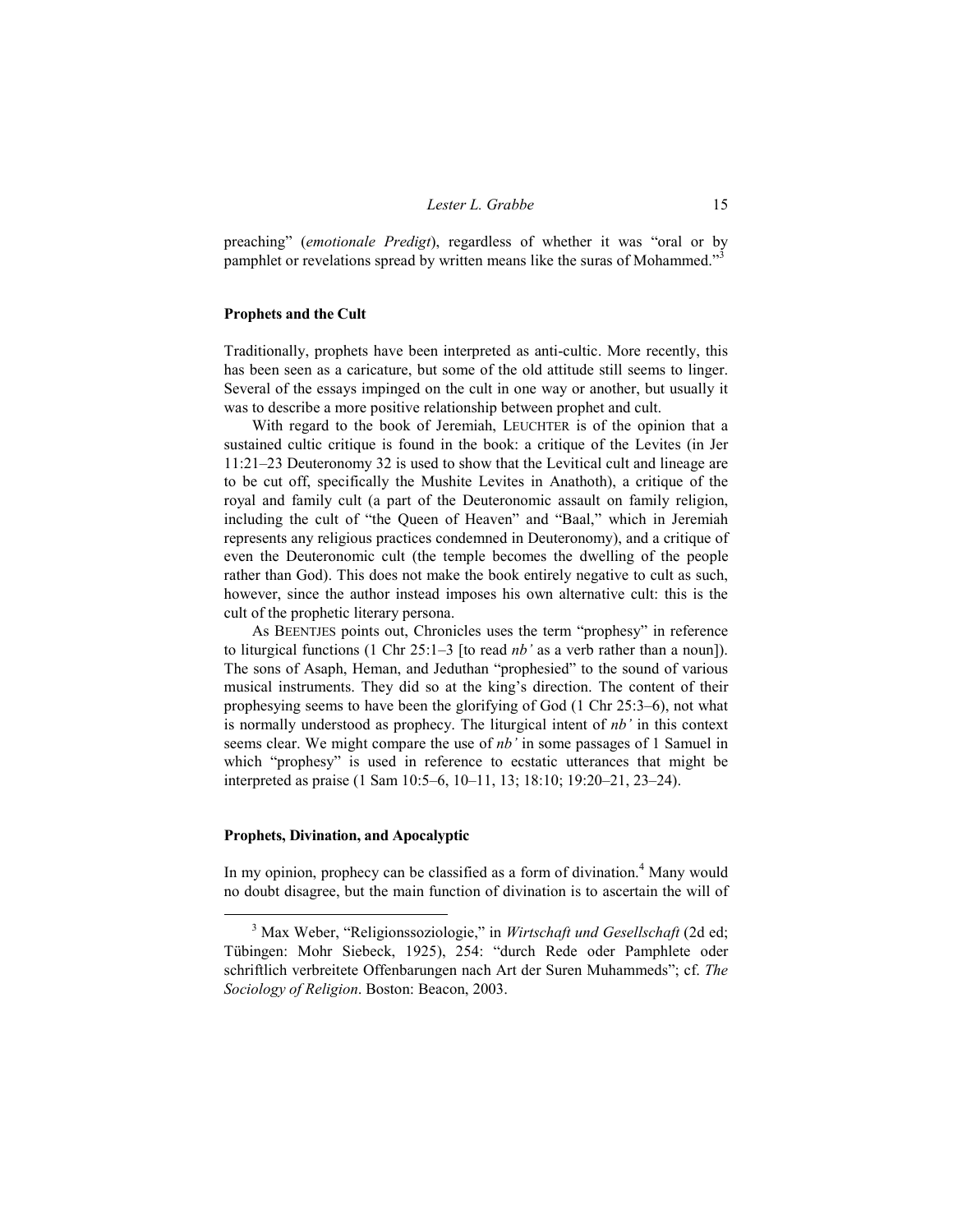God/the gods. This might well be information on future events but may rather be finding the basis for making a decision or determining the right direction among several alternatives. The subject is complicated, but many prophets induce a "prophetic ecstasy" by various means, such as singing and music, dance, drugs, physical stress or trauma. The prophetic figure might well respond to requests for information from "clients." Again, there has been a tendency in Old Testament scholarship to disassociate the "classical" prophets from trance or ecstasy, but there is no good reason to do so.<sup>5</sup> Some recents studies bear this out. $6$ 

In Chronicles there is a distinction between speakers who are called "prophet" or "seer" and those introduced by the "possession formula" who are not given a title (BEENTJES). Some prophets are explicitly described as "possessed." By "possession formula" is meant expressions such as "the spirit of God was upon" or "the spirit enveloped." He draws attention to five "inspired messengers," including Amasai (1 Chr 12:19), Azariah (2 Chr 15:1), Jahaziel (2 Chr 20:14), Zechariah (2 Chr 24:20), and Necho (2 Chr 35:21). The speaker with a prophetic title ("prophet" or "seer") normally has the king for an addressee, but those who are characterized by the possession formula, the "inspired messengers," normally speak to the people. The former is the usage of the Chronicler, whereas the "possession formula" is also found in other writings relating to the prophets (e.g., 1 Sam 19:20; Ezek 11:5).

Ezekiel is a puppet in God's hands, as TIEMEYER emphasizes, but this is a phenomenon normal in those experiencing spirit possession. They are taken over by the spirit and cease to have their own will or control of their actions. They

 $\overline{a}$ 

<sup>4</sup> Evan M. Zuesse, "Divination," in *The Encyclopedia of Religion*, vol. 4 (ed. Mircea Eliade et al.; New York: Macmillan, 1987), 376–78; Lester L. Grabbe, *Priests, Prophets, Diviners, Sages: A Socio-historical Study of Religious Specialists in Ancient Israel* (Valley Forge, Pa.: Trinity, 1995), 139–41; idem, "Prophetic and Apocalyptic: Time for New Definitions—and New Thinking," in *Knowing the End from the Beginning: The Prophetic, the Apocalyptic, and their Relationships* (ed. Lester L. Grabbe and Robert D. Haak; JSPSup 46; London: T&T Clark, 2003), 107–33.

<sup>5</sup> Grabbe, *Priests, Prophets, Diviners, Sages*, 108–12.

<sup>6</sup> I. M. Lewis, *Ecstatic Religion: A Study of Shamanism and Spirit Possession* (2d ed. London: Routledge, 1989), 32–58; Nils G. Holm, "Ecstasy Research in the 20th Century—An Introduction," in *Religious Ecstasy: Based on Papers Read at the Symposium on Religious Ecstasy Held at Åbo, Finland, on the 26th-28th of August 1981*. (ed. N. G. Holm; Stockholm: Almqvist and Wiksell, 1982), 7–26; Martti Nissinen, "Prophetic Madness: Prophecy and Ecstasy in the Ancient Near East and in Greece," in *Raising Up a Faithful Exegete: Essays in Honor of Richard D. Nelson* (ed. K. L. Noll and Brooks Schramm; Winona Lake, Ind.: Eisenbrauns, 2010), 3–29.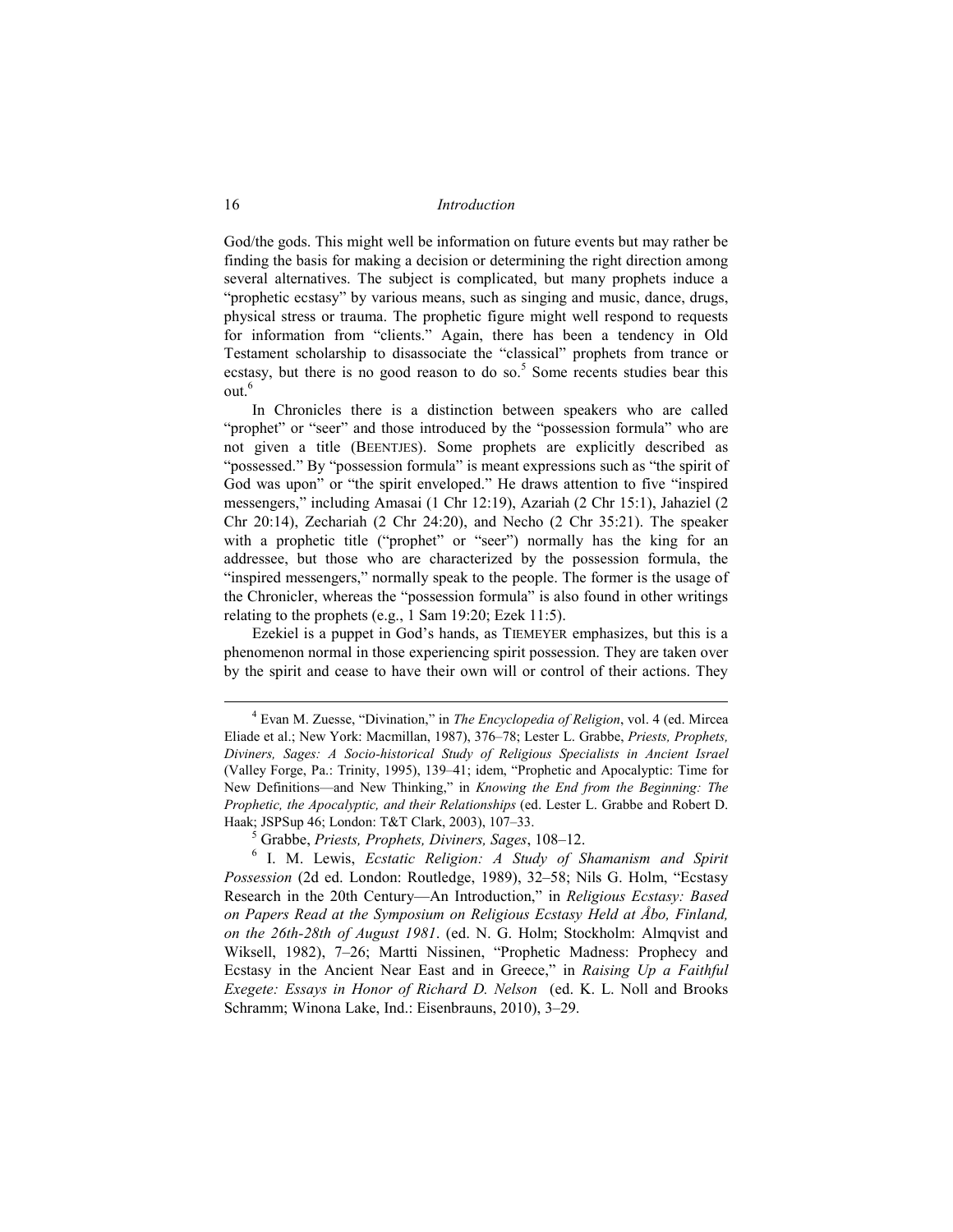also do not usually remember what they did or said when under the spirit.<sup>7</sup> Ezekiel is certainly taken over by the spirit at various times (Ezek 2:2; 3:12, 14, 22, 24; 11:1, 5, 24; 37:1; 40:1). TIEMEYER's contention is a bit different from this, however. She makes the point that Ezekiel is God's ultimate tool in that he lacks a distinct personality. In the vision reports he says little but instead falls to the ground and appears to have no control over his body. Whether Ezekiel is unconscious of his actions and words while under the power of the spirit is not clear, but a protest against the operation of the spirit would be unusual.

One of the issues that many have regarded as settled a long time ago is the clear distinction between prophecy and apocalyptic. Unfortunately, some scholars do not seem to recognize that the matter is dead and continue to irritate sensible folk by claiming that Daniel is prophecy—as I do in this volume (GRABBE). The argument does not deny a genre of apocalyptic literature or a phenomenon of apocalyptic, but it makes this a subdivision of prophecy (which itself is a sub-division of divination). The many important parallels between a book like Amos or a prophet like Jeremiah support this view of Daniel. There are also major differences between these entities, but major differences also exist between prophetic books and, likewise, between apocalypses. By this classification the important resemblances between types of divination, prophecy and prophetic books, and apocalyptic literature can be better understood.

## **The Prophetic Persona**

 $\overline{a}$ 

A number of the essays draw attention to the variety of ways in which the prophetic persona is constructed in different prophetic contexts, and a variety of prophetic personae issue from the essays here:

Max Weber has some important things to say about prophets (though it is interesting that COOK was the only contributor who mentioned Weber). Yet Weber's lack of specialist knowledge sometimes led to unsupportable statements. For example, he distinguished prophets from priests, which is not surprising, but he then commented, "It is no accident that, with minor exceptions, almost no prophets have emerged from the priestly class,"<sup>8</sup> which is an absurd statement, at least as far as ancient Israel is concerned. This required him to make the further rather silly statement, "Ezekiel … can hardly be called a

<sup>7</sup> Lewis, *Ecstatic Religion*, 32–58.

<sup>8</sup> Weber,"Religionssoziologie," 250: "Es ist kein Zufall, daß mit verschwindenden Ausnahmen, kein Prophet aus der Priesterschaft auch nur hervorgegangen ist"; cf. Weber, *The Sociology of Religion*, 46.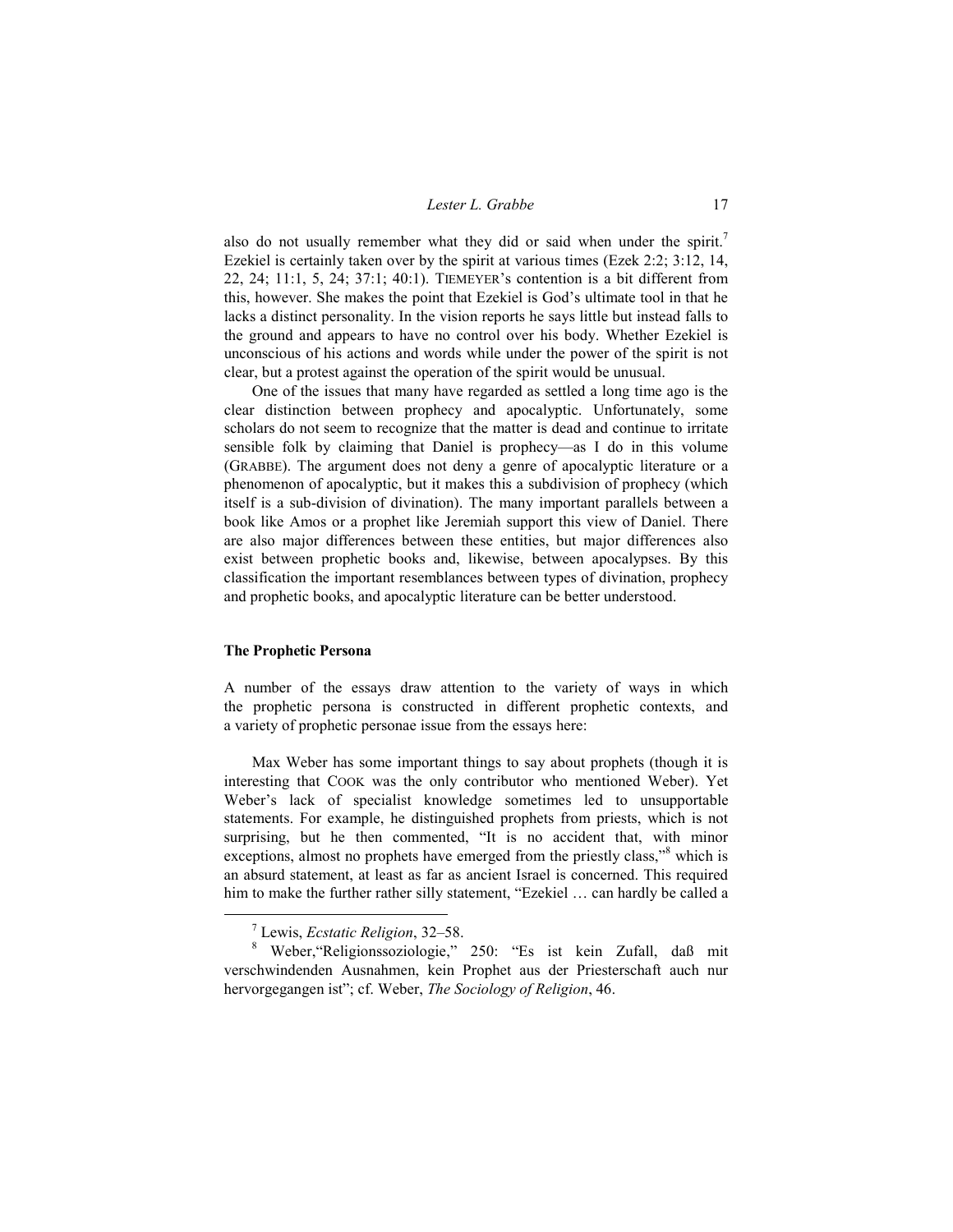prophet."<sup>9</sup> He does not seem to comment on such individuals as Jeremiah and Samuel nor the whole question of cultic prophecy.<sup>10</sup> A number of his other statements could be challenged.

Yet Weber recognized the importance of the personal call for all prophets, which some have denied.<sup>11</sup> He had further emphasized the importance of charisma as an essential feature of prophetic individuals. This of course tied in with his wider perspective on charisma in relation to individuals in positions of authority and leadership.<sup>12</sup> COOK treated the subject of prophetic charisma in the context of feminist recuperative scholars. In this case, the expression of prophetic charisma as "emotive preaching" was seen as a particularly useful model for this section of scholarship. That preaching could come by various media, including literary compositions.<sup>13</sup>

Another possible persona is the prophet as *agent provocateur* (FROLOV). By this is meant that the prophet says things that cause Israel to sin or omits to mention things that might deter them from sinning. For example, in 1 Sam 4 the prophet Samuel encourages the people to fight the Philistines for the first time in a long time. The implication is that there was a divine promise of victory. In actual fact, God was planning to use this occasion to punish Eli's sons, but Israel had to be defeated to bring this about. The prophet had, in effect, misled the people. Similarly, in 1 Sam 8 YHWH tells Samuel that for the people to ask for a king is rejection of his own divine kingship (1 Sam 8:7); nevertheless, his message to the people omits this fact. The reason is that God wants the people to go astray so he can punish them for their acts of requesting a human king.

In discussing cultic criticism, LEUCHTER puts forward the view that in the book of Jeremiah the prophet is presented as a cultic alternative. Instead of the cults critiqued in the book (the Levitical cult, the family and royal cult, and even the Deuteronomic cult) the author of the book cultivates the cult of the literary

 $\overline{a}$ 

<sup>9</sup> Weber,"Religionssoziologie," 253: "Hesekiel … kaum noch Prophet zu nennen"; cf. Weber, *The Sociology of Religion*, 51.

<sup>10</sup> On this last, see Grabbe, *Priests, Prophets, Diviners, Sages*, 112–13 and references there, especially Sigmund Mowinckel, "III. Kultprophetie und prophetische Psalmen," Volume 3, pages 4–29 in *Psalmenstudien*, Parts 1–6. Skrifter utgit av Videnskapsselskapets i Kristiania II: Hist.-Filos. Klasse. Oslo: Dybwad, 1921–24 (1922).

<sup>&</sup>lt;sup>11</sup> Weber, "Religionssoziologie," 250; cf. idem, *The Sociology of Religion*, 46.

<sup>12</sup> Weber, "Charismatismus," in *Wirtschaft und Gesellschaft* (2d ed. Tübingen: Mohr Siebeck, 1925); cf. idem, "Charisma and its Transformation," in *Economy and Society.* (ed. G. Roth and C. Wittich; Berkeley: University of California, 1978).

<sup>13</sup> Cf. Weber, *The Sociology of Religion*, 53.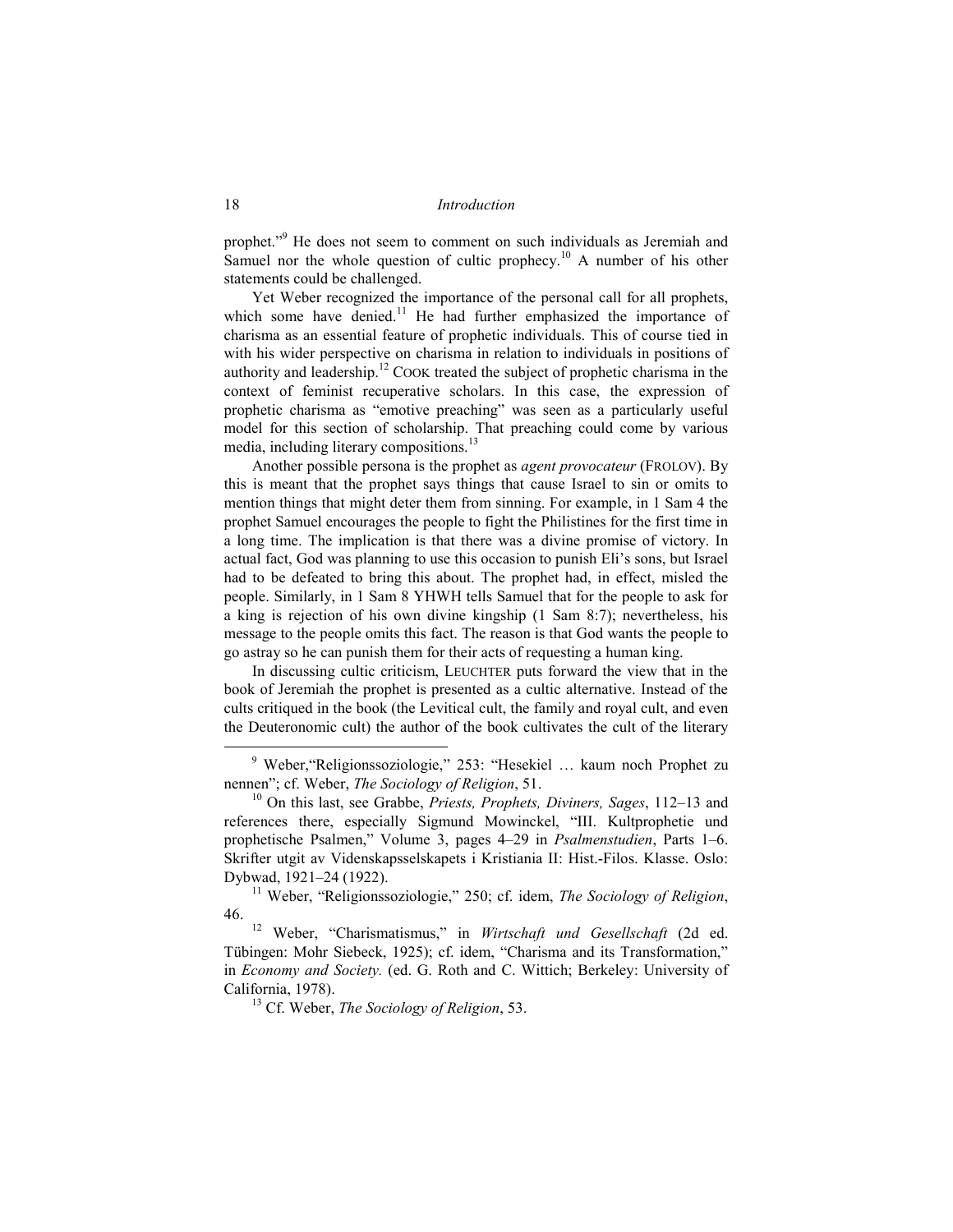persona of the prophet. LEUCHTER argues that this created a model for survival by placing the prophetic personality above the cult of exterior objects, rituals, and social structures. It promotes an alternative cult where this literary persona forms the authoritative basis for devotion different from the old standards. The figure of Jeremiah stands in isolation from and in opposition to all previous categories of religious practice and experience, even as he draws from these categories in offering the oracles that take them to task. This must be seen in distinction from other major prophets such as Isaiah and Ezekiel who maintain the unwavering legitimacy of particular ancient traditions (the Zion tradition for Isaiah; the Zadokite tradition for Ezekiel). By contrast, Jeremiah`s rhetoric dismantles all dominant cultic and theological traditions from the pre-exilic period, orchestrating the remnants of these thought structures into an ideology and foundation for belief in which the sanctity of older institutions are affirmed as the basis for discourse and yet persistently challenged.

It has long been pointed out that Samuel appears to occupy several roles, but SWEENEY examines the question in deliberate detail. Samuel is explicitly labelled a prophet (1 Sam 9:9), but the text implies that he also functions as a judge (in the sense of the ruler figures in the book of Judges) and as a priest. SWEENEY argues that, although Samuel is never explicitly referred to as judge, he does "judge" (use of the verbal form in 1 Sam 7:6, 15, 17) and appoints his sons as judges (1 Sam 8:1–3). Even more emphasis falls on the priestly activities of Samuel. He regularly offers sacrifices, which is one of the main traditional activities of a priest. Yet he seems to be a priest in the tradition of northern Israel where the first-born son had the job of carrying out priestly duties, a model that was later superseded by the Levitical tradition in which only members from a particular tribe could be priests (Samuel was an Ephraimite). A further priestly indication is Samuel's role as a visionary. Although this is seen as a prophetic activity (including in the Samuel tradition of the DtrH), priests in fact had a number of visionary functions, including control of the ephod which was a priestly form of communication with God.

More than any other prophet, Ezekiel fulfils the role of "God's appointed marionette" (TIEMEYER), though there are indications that he is not comfortable in this role. The "I" of the book of Ezekiel may be a protest by its author against God; if so, this has the intriguing effect of making him both puppet and divine passive resister. Previous prophets commonly had the task of intercession, but Ezekiel is not an intercessor. He is willing to interecede for the people but is not allowed to (9:8). Instead, he is mute: he is not permitted to speak beyond what God tells him. It can be argued that this new role causes all to lose something, whether God, the people, or Ezekiel himself. But this is an image of the prophet that sets Ezekiel apart in many ways from other prophets.